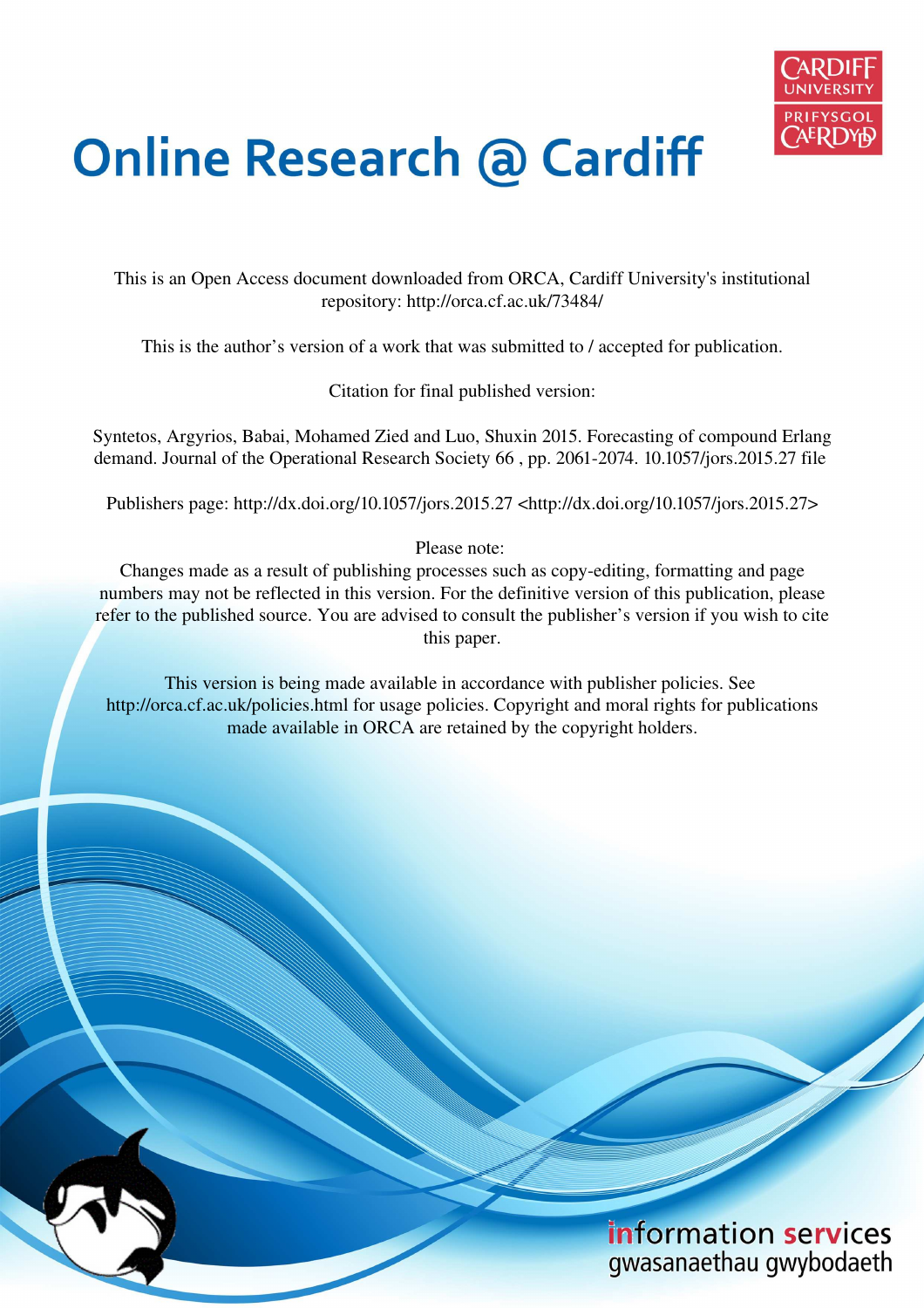## Forecasting of Compound Erlang Demand

(Accepted for publication in the *Journal of the Operational Research Society*)

#### **A.A. Syntetos, M.Z. Babai, S. Luo**

Intermittent demand items dominate service and repair inventories in many industries and they are known to be the source of dramatic inefficiencies in the defense sector. However, research in forecasting such items has been limited. Previous work in this area has been developed upon the assumption of a Bernoulli or a Poisson demand arrival process. Nevertheless, intermittent demand patterns may often deviate from the memory-less assumption. In this work we extend analytically previous important results to model intermittent demand based on a compound Erlang process, and we provide a comprehensive categorisation scheme to be used for forecasting purposes. In a numerical investigation we assess the benefit of departing from the memory-less assumption and we provide insights into how the degree of determinism inherent in the process affects forecast accuracy. Operationalised suggestions are offered to managers and software manufacturers dealing with intermittent demand items.

**Keywords:** Demand Forecasting; Demand Categorisation; Erlang Process; Service Logistics

# **1. INTRODUCTION**

## **1.1. Problem Motivation**

Intermittent demand for products appears sporadically, with some time periods showing no demand at all. When demand occurs, the demand size may be constant or variable, perhaps highly so (Johnston et al. 2003) leading to what is often termed as lumpy demand.

Intermittent demand items dominate service and repair parts inventories in many industries (Boylan and Syntetos 2010). A survey by Deloitte (2006) benchmarked the service businesses of many of the world's largest manufacturing companies with combined revenues reaching more than \$1.5 trillion; service operations accounted for an average of 25% of revenues. In addition, defense inventories that are predominantly composed from spare parts have been repeatedly identified as a high risk area with a direct impact to a nation's economy. In the US, for example, the Department of Defense (DOD) manages more than 4 million secondary **(Note 1)** items and reported that as of September 2010 the value of its inventory was \$95.6 billion (GAO 2012). Similarly, in 2011 the total inventory value for the Ministry of Defense in the UK was (gross value, before adjustments for depreciation) £40.3 billion, £35 billion of which was related to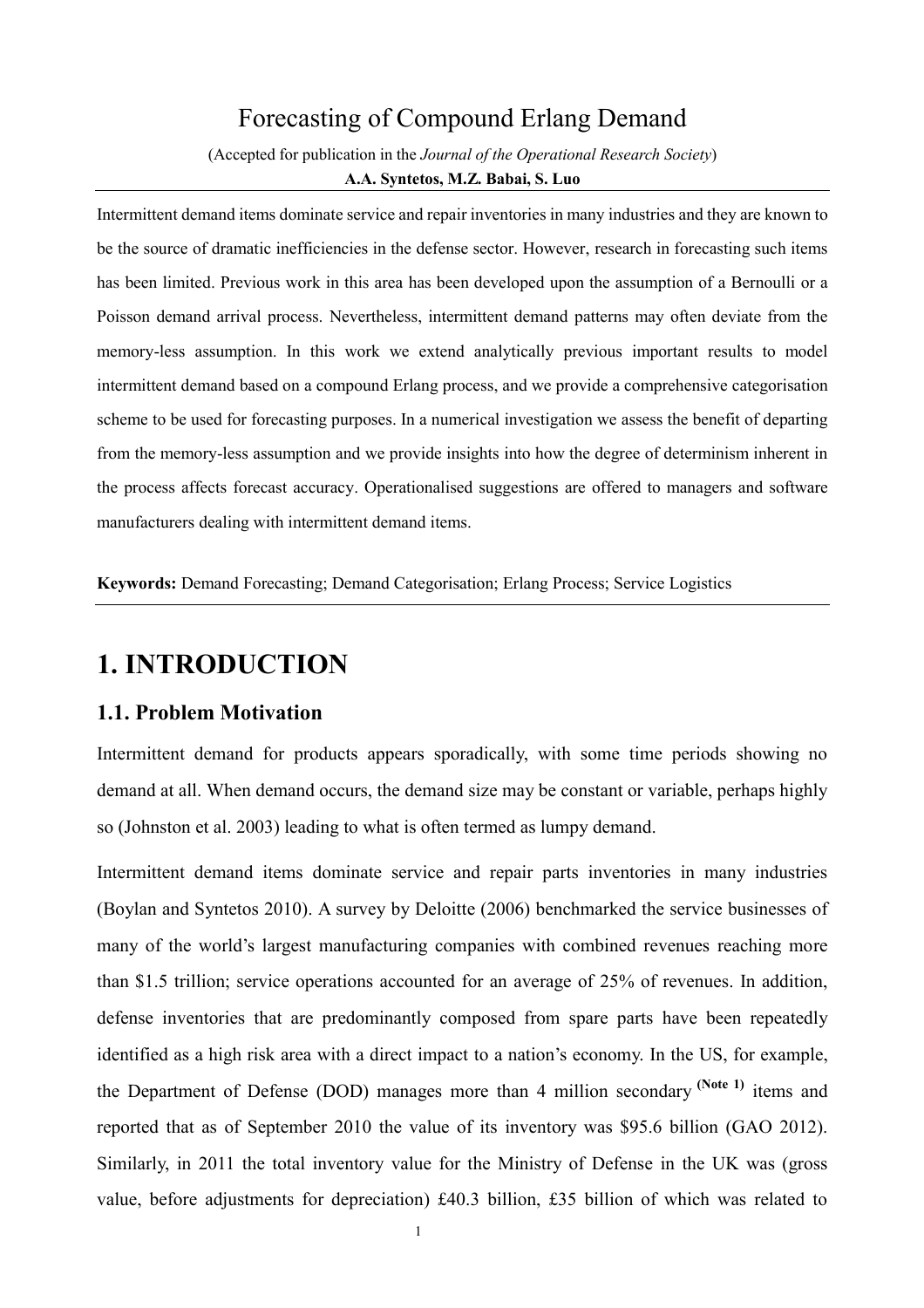non-explosive inventories (predominantly spare parts) (Morse 2012). Improvement programs focusing on the management and forecasting of defense inventories are currently in progress in many countries around the globe, including Australia (DMO 2010), Greece (Ziotopoulou 2009), the UK (Morse 2012) and the US (GAO 2011)<sup>(Note 2)</sup>.

Intermittent demand is known to be often characterised by increasing failure rate (IFR) distributions (Smith and Dekker 1997). However, all research on forecasting intermittent demand has been based on either the Bernoulli or the memory-less Poisson arrival process. Currently, there is a need to re-appraise the management of intermittent demand SKUs and advance the theoretical state of knowledge with regards to forecasting their requirements (Gardner 2011, Altay and Litteral 2011). This constitutes the focus of our work. For the purpose of our analysis, Erlang distributed inter-demand times will be assumed in order to provide a comprehensive framework for forecasting purposes.

#### **1.2 Research Relevance**

Intermittent demand patterns pose considerable difficulties in terms of forecasting due to their compound nature; demand occurrences are interspersed by intervals of no demand at all. Many distributions have been suggested to model the sizes of demand when demand occurs (Axsäter 2006), such as the geometric (Watson 1987, Johnston et al. 2003, Chew and Johnson 2006), logarithmic (Syntetos and Boylan 2006), lognormal (Syntetos et al. 2009a), etc. However, and as discussed in the next section, modeling for forecasting purposes is insensitive to such a distributional assumption. The coefficient of variation (CV) of the demand sizes is a major determinant of forecast performance but the distribution itself is not.

As commonly considered in the inventory control literature, stationary demand arrivals may be modeled as: Bernoulli – implying a discrete treatment of time and resulting in geometrically distributed inter-demand intervals; Poisson, being associated with a continuous treatment of time and resulting in exponentially distributed (Erlang-1) intervals; Censored Poisson, that contains Poisson and Condensed Poisson as a special case, and results in Erlang distributed intervals. (This is further discussed below.)

A comprehensive body of knowledge has been provided for systems accumulating demand information in discrete time intervals as far as forecasting is concerned (Syntetos et al. 2005).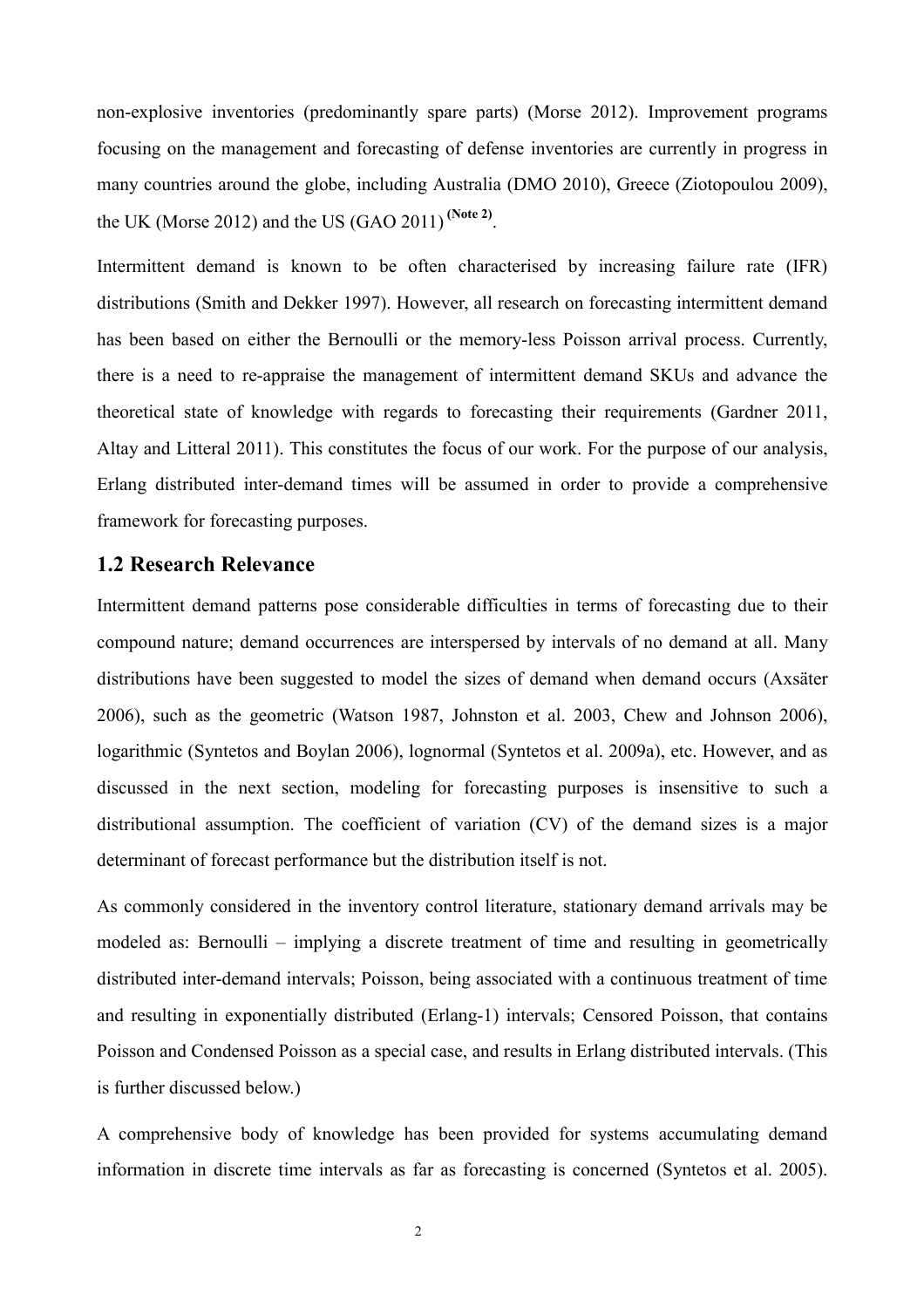Some analysis has also been conducted emphasising systems where information is recorded (and utilised) at the individual transaction level, under the assumption of Poisson arrivals (Shale et al. 2006). Johnston and Boylan (1996) showed that at the level of individual orders, a Poisson process is more natural than a Bernoulli one (see also Zipkin 2000, Lariviere and van Mieghem 2004). Particularly, if the item being ordered has many different customers who purchase independently or at least not in a scheduled manner, the Poisson process model would have intuitive appeal.

However, a different distribution is required whenever the inter-demand time is 'less variable' than suggested by the memory-less Poisson (or Bernoulli) process (Smith and Dekker 1997). There are many settings where this situation may naturally occur. The most obvious one occurs in spare parts management, where parts used for corrective maintenance may wear.

In addition, demand patterns in Business-to-Business environments (B2B) are all too often determined by the degree of heterogeneity of the client base (Bartezzaghi et al. 1999). Heterogeneous requests occur when the potential market consists of customers with considerably different sizes, for example, few large customers coexist with a number of small customers. The higher the heterogeneity of customers, the higher the demand lumpiness, since periods with high requests from a large customer alternate with periods with low or no requests at all from small customers. Alternatively, following a request from a large customer, it is unlikely that another demand will be received in the near future. The potential correlation between customers' requests further induces lumpiness. Correlation may be due, amongst other reasons, to imitation and fashion which induce similar behaviors in customers. Additionally, business policies such as payment terms, quantity discounts on sales, and flat transaction fees may also influence customers in a way that makes demand lumpy.

Finally, the situation discussed here may emerge in a multi-echelon system, where lot-sizing is applied at lower levels. The case of Erlang distributed inter-demand times is obtained if demand originates from the lot sizing by a single customer experiencing Poisson demand.

Consideration of an Erlang  $(\lambda, r)$  distribution is equivalent to assuming a 'censored' Poisson arrival process in which only every  $r<sup>th</sup>$  event is recorded. This is a realistic representation of consumer purchasing behavior (Herniter 1970). The mean inter-demand time is  $\frac{1}{\lambda}$  $\frac{r}{\lambda}$  (or,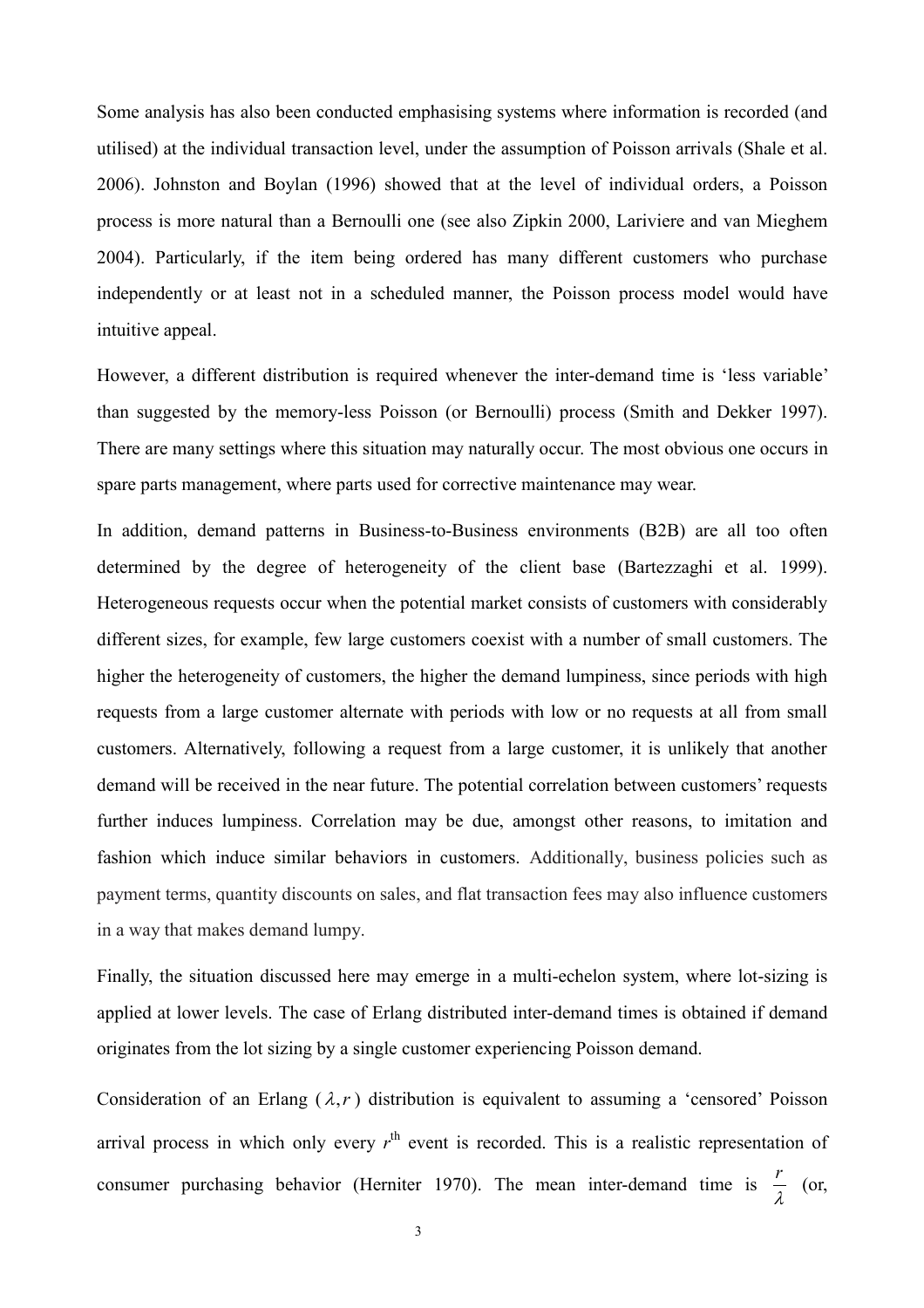equivalently, *r*  $\lambda$  is the number of demands per time unit) and *r* is the shape parameter that needs to be integer (see also Larsen 2008). For  $r = 1$  we obtain the exponential distribution as a special case. For  $r = 2$  we obtain the Erlang-2 distribution which Chatfield and Goodhardt (1973) termed as 'condensed Poisson' because its variance is less than its mean. As *r* increases the distribution becomes less variable, and the coefficient of variation tends to zero as *r* tends to infinity. That is, the 'degree of determinism' inherent in the process is associated with the value of  $r$  – the higher that value is, the larger the departure from the memory-less assumption resulting eventually to constant inter-demand times.

At this point it should be noted that the degree  $/$  nature of intermittence (which, for a given  $r$ , is associated with the value of the demand arrival rate  $\lambda$  - the lower that value is, the less often demand occurs) may imply that no standard theoretical distributions fit inter-demand times, in which case data-driven approaches may need to be considered (see, e.g., Scala et al. 2013, 2014).

## **1.3 Contributions and Organization of the Paper**

We extend previous important findings in the area of intermittent demand forecasting to the case of Increasing Failure Rate (IFR) induced demands. This may be justified both from the reliability engineering and a general consumer behavior perspective. We consider the forecasting methods most commonly used in service logistics and analyze their statistical properties under the assumption of Erlang distributed inter-demand times. In doing so, care is exercised to operationalise our theoretical findings to allow for their direct implementation in real world settings. Our analysis leads naturally to the development of a demand classification scheme for the automatic selection of the appropriate estimators.

At this point we should mention that distributions other than the Erlang could, theoretically, have been considered. Both the Weibull and the lognormal distribution are natural candidates; the same is true for the gamma distribution (Pearson type III) which is of the same form as Erlang but the shape parameter is not constrained to being an integer. However, the Erlang has long been shown to be mathematically easier to handle than the other alternatives (Chatfield and Goodhardt 1973) and an *a-priori* case can be made for this distribution due to its explicit and intuitively appealing linkage with the demand generation process (censored Poisson).

The remainder of our paper is structured as follows: in Section 2 we provide the research background for the case of a Bernoulli demand arrival model. Existing findings for the Poisson arrival process are presented (and corrected where necessary) as a special case of the Censored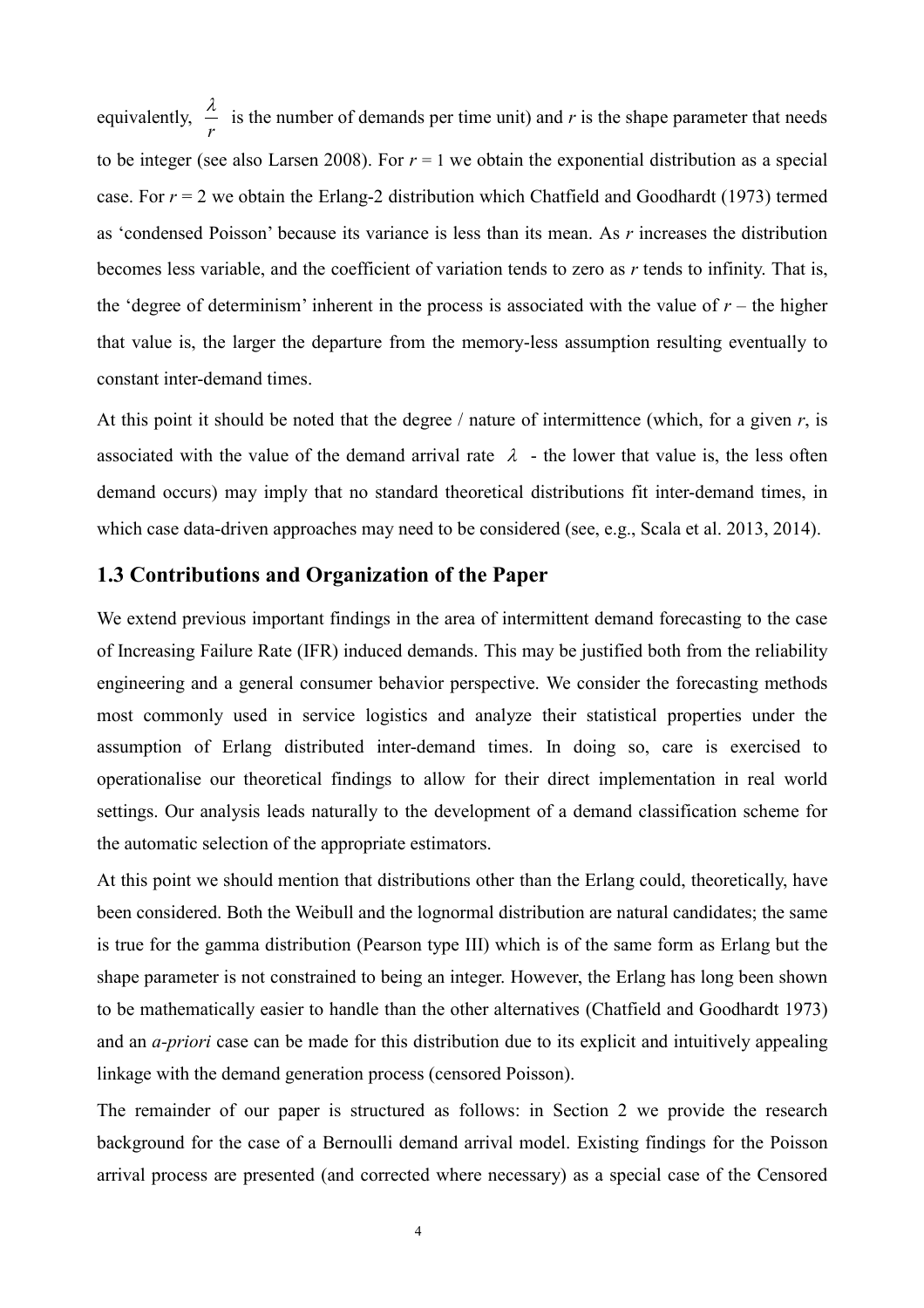Poisson one, the analysis of which takes place in Section 3. In Section 4, we conduct a direct theoretical comparison between possible intermittent demand estimators for the purpose of establishing regions of superior performances. A numerical study allows insights to be gained into the sensitivity of the results to the key control parameters  $(\lambda, r$  and  $CV$  of the demand sizes). We conclude the paper in Section 5 where we also discuss the empirical implications of our findings.

# **2. RESEARCH BACKGROUND: THE BERNOULLI CASE**

Croston (1972) advocated separating intermittent demand into two components, the inter-demand time and the size of demand, when demand occurs, and analyzing each component separately. He assumed a stationary mean model for representing the underlying demand pattern and a Bernoulli demand process, resulting in geometrically distributed inter-demand intervals. If we let:

 $z<sub>t</sub>$  = the demand size (accumulation of transaction orders over a discrete time period *t*), when demand occurs, following any distribution with a mean  $\mu$  and variance  $\sigma^2$ 

 $p_t$  = the inter-demand interval that follows the geometric distribution with:  $E(p_t) = p_t$ 

 $1/p$  = the underlying Bernoulli probability of demand occurrence

then the expected demand per unit time period is:  $E(Y_t) = \mu / p$ .

Exponentially Weighted Moving Averages (EWMA) are most often used in practice to forecast intermittent demand requirements (Johnston and Boylan 1996, Syntetos et al. 2014) although the method was designed for fast demands (Brown 1959, Graves 1999). (In practice this method is also referred to as Simple (or Single) Exponential Smoothing, SES.) The EWMA forecast produced at the end of period *t* (estimate of demand in period *t+*1) is as follows:

$$
Y'_{t} = Y'_{t-1} + \alpha (Y_{t} - Y'_{t-1}) = \alpha \sum_{i=0}^{\infty} (1 - \alpha)^{i} Y_{t-i}
$$
 (1)

where  $\alpha$  is a smoothing constant, with  $0 \le \alpha \le 1$ .

Under the above demand model, EWMA is unbiased if we consider the estimates made at the end of every forecast review period (*all points in time*). It is biased though if we isolate the estimates made after a demand occurrence (*issue points only*). This is a major problem since stock replenishments are often triggered by an issue point, i.e. a demand occurrence. (For a further discussion on the distinction between *all* and *issue points in time only*, the readers are referred to Johnston and Boylan 1996)**(Note 3)** .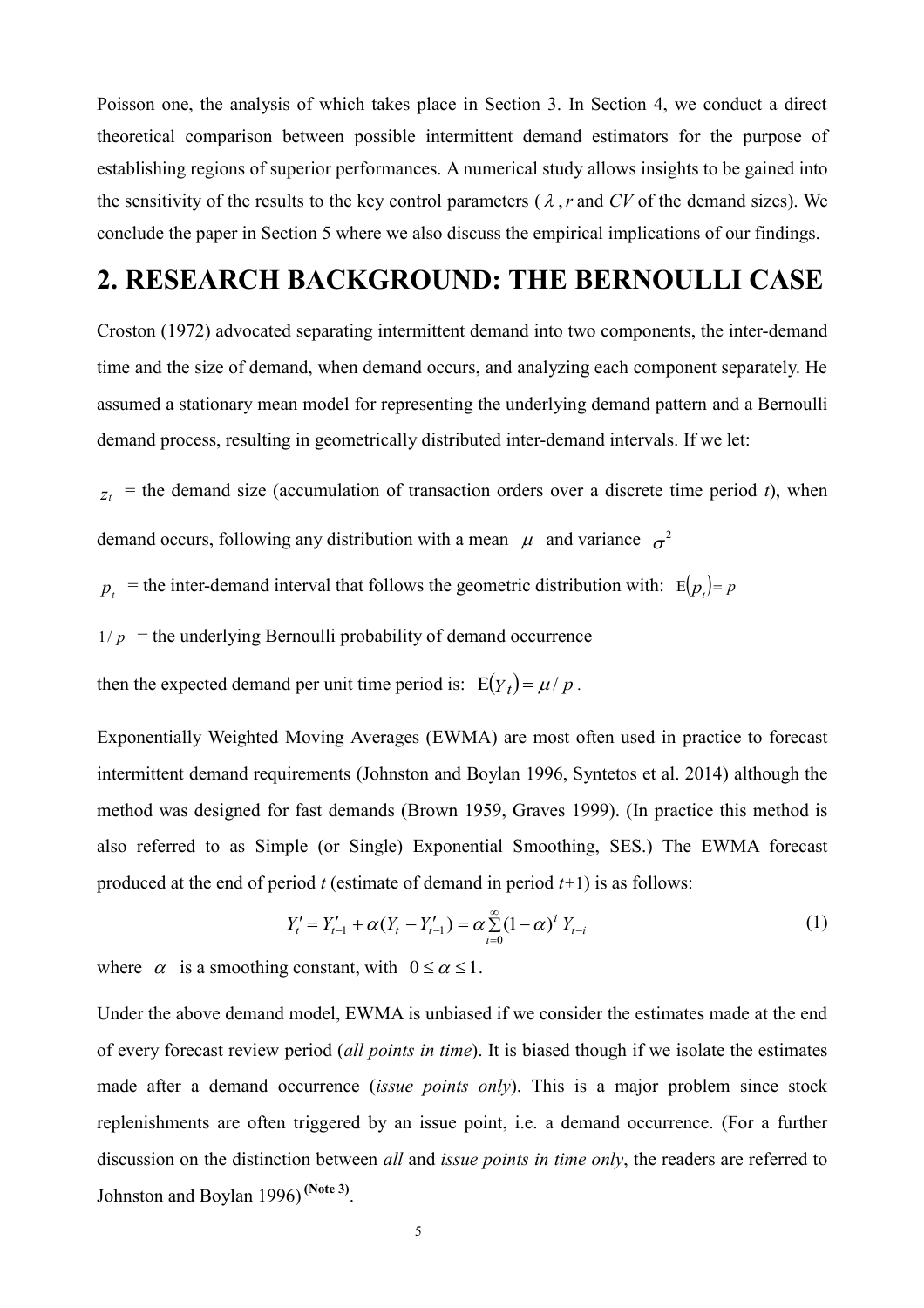To alleviate the problem, Croston proposed an alternative method that builds demand estimates from constituent elements. According to his method, separate exponential smoothing estimates of the average size of the demand and the average interval between demand incidences are made after demand occurs. If no demand occurs, the estimates remain the same. If we let:

 $z'$ <sup>*t*</sup> = the exponentially smoothed size of demand, updated only if demand occurs in period *t* so that  $E(z'_{t}) = E(z_{t}) = \mu$ :  $z'_{t} = z'_{t-1} + \alpha(z_{t} - z'_{t-1})$ , and

 $p'$ <sub>t</sub> = the exponentially smoothed inter-demand interval, updated only if demand occurs at the end of period *t* so that  $E(p'_t) = E(p_t) = p$ :  $p'_t = p'_{t-1} + \alpha (p_t - p'_{t-1})$ 

then following Croston's estimation procedure, the forecast,  $Y_t^{\dagger}$  for the next time period is given by:

$$
Y'_t = \frac{z'_t}{p'_t} \tag{2}
$$

Syntetos and Boylan (2001) demonstrated the biased nature of Croston's estimator and showed that there is scope for improving the accuracy of the relevant estimates. The bias stems from the fact that:  $E(1/p'_t) \neq 1/E(p'_t)$ . The emergence of bias is independent of the demand arrival process (e.g., Bernoulli or Poisson) and estimation procedure being used (e.g., EWMA or Simple Moving Average, SMA) although its magnitude is not. Subsequently, Syntetos and Boylan (2005) proposed the following approximately unbiased estimator:

$$
Y'_{t} = \left(1 - \frac{\alpha}{2}\right) \frac{z'_{t}}{p'_{t}}
$$
 (3)

The above theory-informed heuristic provides a reasonable approximation of the actual demand per period especially for the cases of very low  $\alpha$  values and large  $p$  inter-demand intervals. This estimator is known in the literature as the SBA method (after Syntetos-Boylan Approximation) and is associated with a small negative bias which is  $-(\alpha/2)(\mu / p^2)$ . Some other Croston variants have also been discussed recently in the literature (e.g. Teunter et al. 2011) but SBA is the only adaptation to Croston's method with empirical evidence in its support (e.g., Fildes et al. 2008, Syntetos et al. 2009b). The method has been assessed on 18,750 SKUs from the Royal Air Force and found to outperform Croston's estimator (Eaves and Kingsman 2004).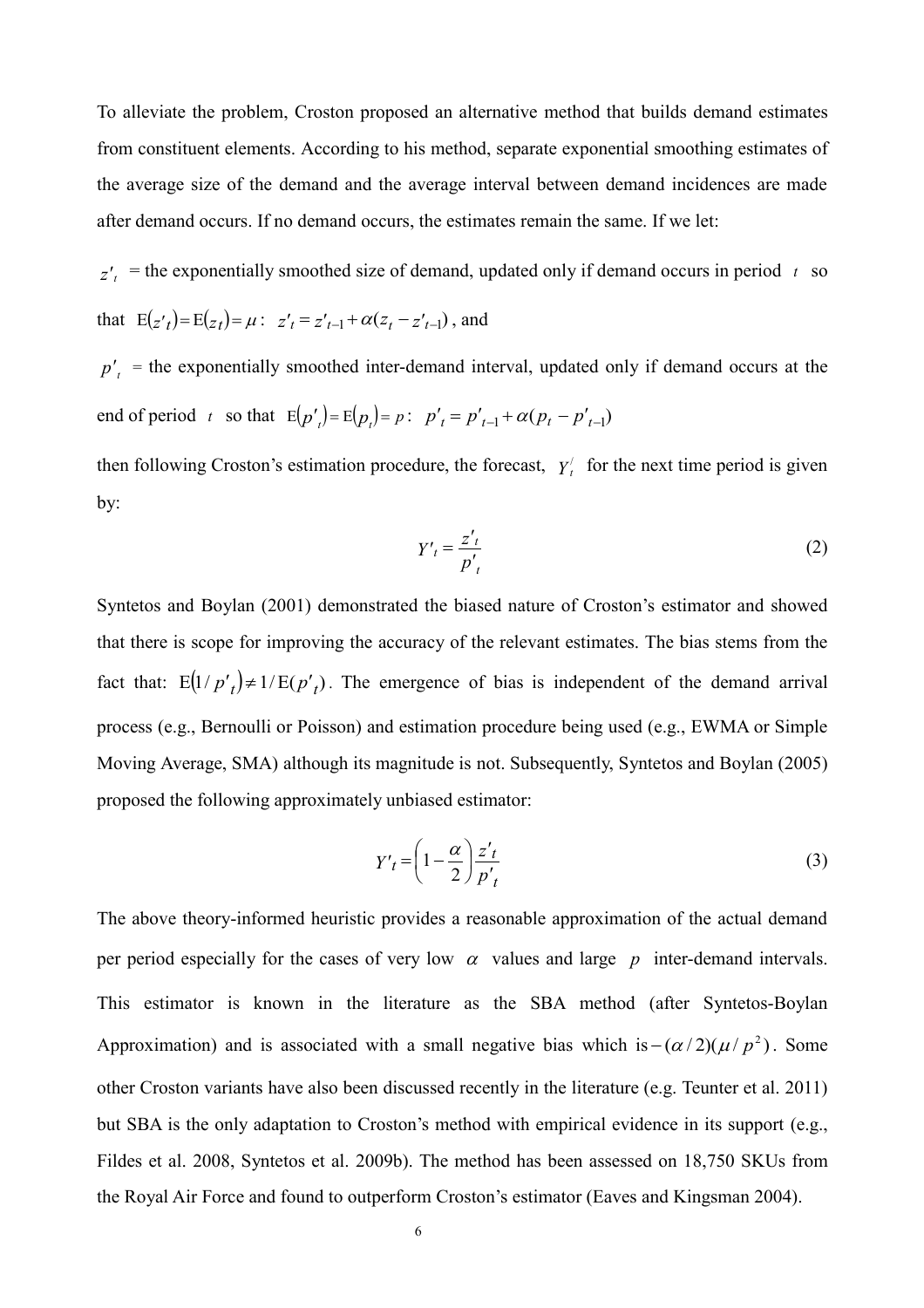Johnston and Boylan (1996) considered a very important question: what is the degree of intermittence that renders Croston's method more appropriate than EWMA. The researchers worked on the premise that it is preferable to compare directly estimation procedures for the purpose of establishing regions of superior performance and then categorize demand based on the results**(Note 4)**. They compared EWMA and Croston based on their simulated Mean Squared Error (MSE) and under a wide range of realistic assumptions as far as the demand generation process was concerned. They came to the conclusion that Croston should be preferred to EWMA for inter-demand intervals greater than 1.25 forecast revision periods. The contribution of their work lies in the identification of the inter-demand interval as a classification parameter rather than the exact value (cut-off point) assigned to that.

Syntetos et al. (2005) extended the work discussed above to consider theoretically derived MSE expressions. They compared the theoretical performance of EWMA, Croston and SBA through their theoretical MSE over a fixed lead time of duration *L*. Such comparisons resulted in regions where one method performs better than others and enabled the selection of specific methods under specific demand characteristics. All the three methods were assumed to be employed with a common smoothing constant  $\alpha$ . The MSE over a fixed lead time of duration *L*, assuming error auto-correlation, is calculated as follows (Strijbosch et al. 2000, Syntetos et al. 2005):

$$
MSE_{L.T.} = L\left\{L \text{ Var}(Estimate) + L \text{ Bias}^2 + \text{Var}(\text{Actual Demand})\right\}
$$
 (4)

It follows from equation (4) that the MSE over lead time *L* of Method A is greater than the MSE over lead time *L* of Method B if and only if

$$
Var(Estimate)A + BiasA2 > Var(Estimate)B + BiasB2, \t(5)
$$

where the subscripts refer to the forecasting methods employed.

Considering inequality (5) it is obvious that the comparison between any two estimation procedures is only in terms of the bias and the variance of their one step-ahead estimates. The comparisons resulted in operationalised classification schemes along the lines presented in Figure 1. In addition to the average inter-demand interval (*p*), the squared coefficient of variation of the demand sizes  $(CV^2)$  was also identified as an important parameter to distinguish between alternative methods' performance. The empirical utility of the schemes discussed above have been confirmed in many studies (Ghobbar and Friend 2002, Regattieri et al. 2005, Boylan et al. 2008). For a comprehensive account of recent developments in intermittent demand forecasting under the Bernoulli case please refer to Syntetos et al. (2009b).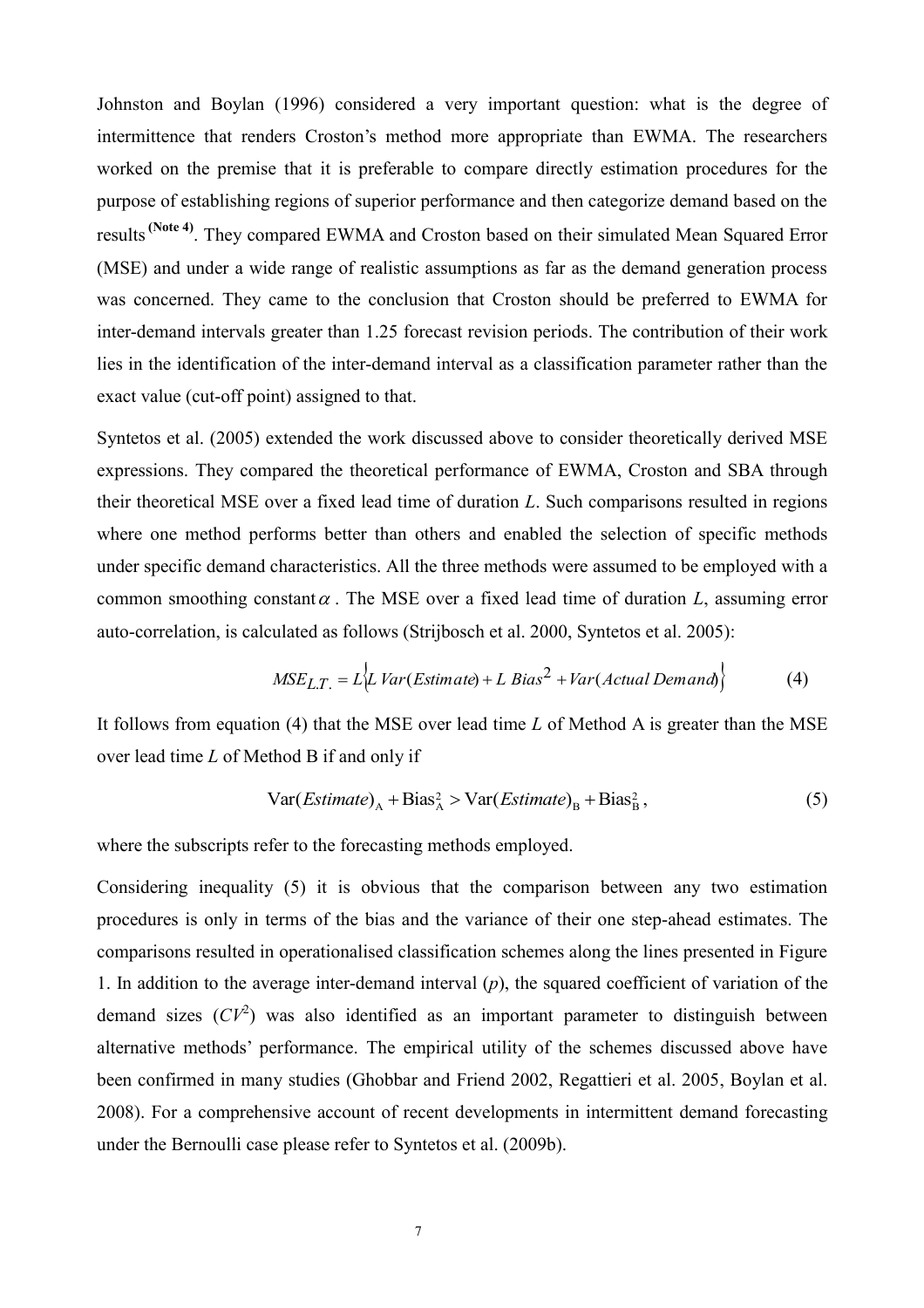

Figure 1: SKU classification based on the comparative performance of SBA and EWMA (all points in time) for  $\alpha = 0.15$ 

## **3. ANALYSIS OF THE CENSORED POISSON CASE**

We assume that demand data is available at the individual transaction level and the inter-arrival (inter-order) intervals are Erlang distributed. Such a distribution arises from a 'censored' Poisson process, i.e. when an ordinary Poisson process of rate  $\lambda$  is censored so that only every  $r<sup>th</sup>$  arrival remains, under the additional assumption that counting begins at an instance independent of the process being counted. An Erlang distribution reduces to Exponential when  $r = 1$ .

For presentation purposes, let us retain the previous notation but adjust it for the consideration of information being available at the transaction level. Let  $z_t$  denote the individual transaction size when it occurs and  $p_t$  the inter-order interval. Transaction sizes  $z_t$  are assumed to be stationary, *iid* with mean  $\mu$  and variance  $\sigma^2$ . Inter-order intervals  $p_t$  are also assumed to be stationary, *iid* following an Erlang distribution with scale parameter  $\lambda$  and shape parameter *r*. Transaction sizes and inter-order intervals are assumed to be mutually independent.

Let  $z_t$ <sup>'</sup> be the exponentially smoothed transaction size, updated only when a transaction occurs and  $p'_i$  the exponentially smoothed inter-order interval, also updated only following a transaction occurrence. Common smoothing constant values  $\alpha$  are used for both the transaction size estimates and interval estimates.

The demand and the number of individual transaction orders per unit time period are denoted by  $y_t$  and *N* respectively. It follows that the demand in any given time period will be the sum of the individual transaction sizes in that period, i.e.

$$
y_t = \sum_{t=1}^{N} z_t \,. \tag{6}
$$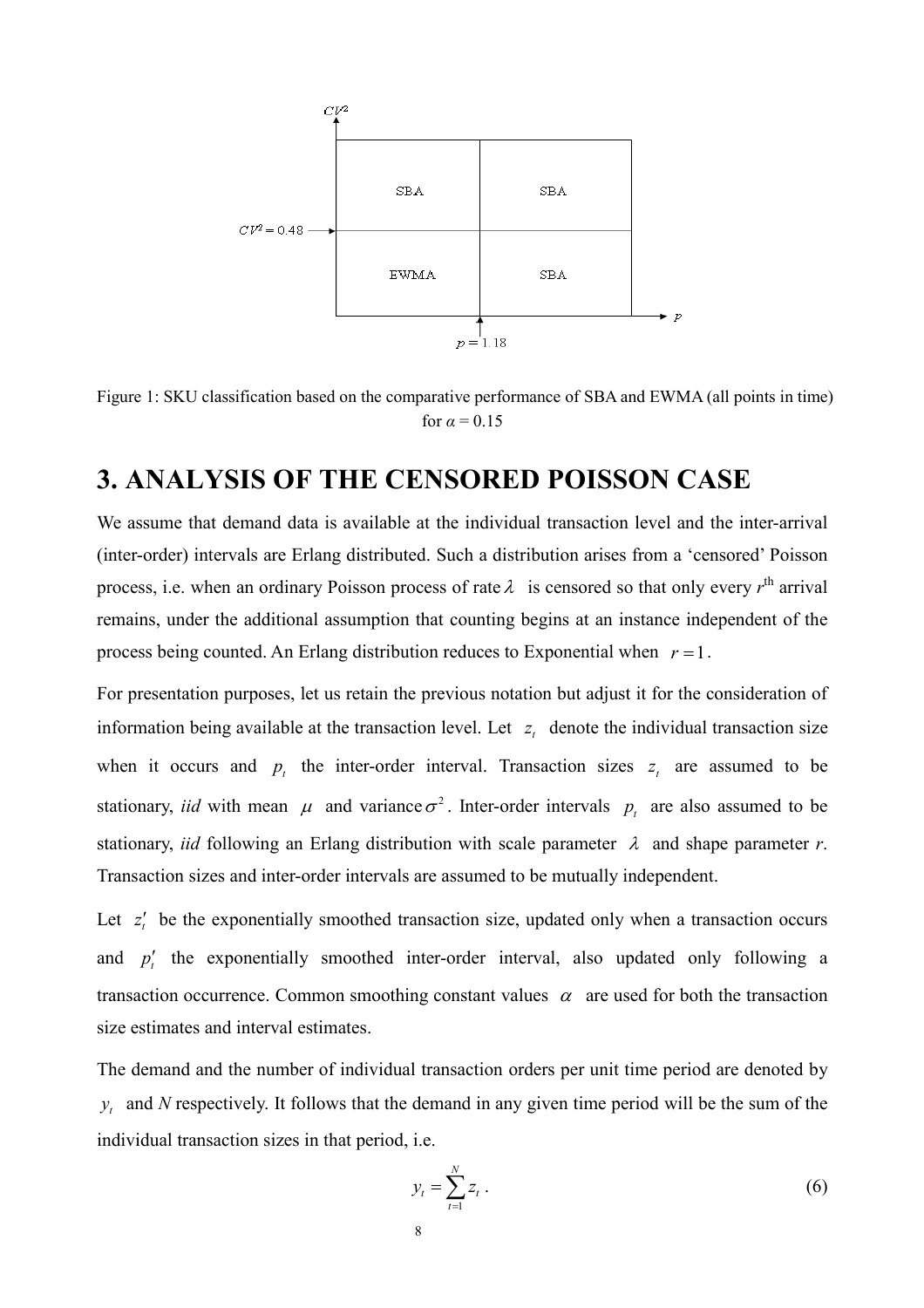The mean and variance of *N* can be shown to be (Trabka and Marchand 1970):

$$
E(N) = \frac{\lambda}{r},\tag{7}
$$

$$
Var(N) = \frac{\lambda}{r^2} + \frac{r^2 - 1}{6r^2} + \frac{\theta_r}{r^2}.
$$
 (8)

where  $\mathcal{E}_k$   $\sigma^{-\lambda(1-\varepsilon_k)}$  $\mathbf{I}_1 \left( 1 - \varepsilon_k \right)^2$  $2\sum \frac{c_k}{a_k} e^{-\frac{c_k}{a_k}}$  $\frac{\epsilon_k}{(1-\varepsilon_k)^2} e^{-\lambda(1-\varepsilon_k)}$  $P_r = 2 \sum_{k=1}^{r-1} \frac{\mathcal{E}_k}{(1 - \epsilon)}$  $_{k=1}$   $(1 - \epsilon_k)$  $\theta = 2\sum_{k=-\infty}^{\infty} \frac{\varepsilon_k}{\varepsilon} e^{-\lambda(1-\varepsilon_k)}$ ε  $\frac{-1}{\epsilon}$   $\varepsilon_k$   $\frac{1}{\epsilon}$  $=$  $=$  $\sum_{k=1}^{r-1} \frac{\varepsilon_k}{(1-\varepsilon_k)^2} e^{-\lambda(1-\varepsilon_k)} (r \text{ is an integer larger than 1}, \varepsilon_k = e^{i(\frac{2\pi}{r})k} (k=0,1,2,\cdots,r-1)$ 

are the  $r^{th}$  roots of unity and  $\theta_1$  is 0 for the case of the ordinary Poisson process).

Using equations (7) and (8), we can obtain the mean and variance of the demand per unit time period (e.g., Ross 1996):

$$
E(yt) = E(N)E(zt) = \frac{\lambda \mu}{r},
$$
\n(9)

$$
\operatorname{Var}(y_t) = E(N)\operatorname{Var}(z_t) + (E(z_t))^2 \operatorname{Var}(N)
$$
  
=  $\frac{\lambda}{r}\sigma^2 + \left(\frac{\lambda}{r^2} + \frac{r^2 - 1}{6r^2} + \frac{\theta_r}{r^2}\right)\mu^2$  (10)

**Remark 1:** For  $r = 2$ , it can be verified that  $\theta_2 = -\frac{1}{2}e^{-2}$  $\frac{1}{2}$ e 2  $\theta_2 = -\frac{1}{2} e^{-2\lambda}$ . So the mean and variance of *N* are  $(N)$  = 2  $E(N) = \frac{\lambda}{2}$  and  $Var(N) = \frac{\lambda}{4} + \frac{1}{4}e^{-\lambda}$  sinh 4 4  $N = \frac{\lambda}{\lambda} + \frac{1}{\lambda} e^{-\lambda} \sinh \lambda$ , respectively. The expressions for the mean and variance of  $y_t$  then become 2  $\frac{\lambda \mu}{\sigma}$  and  $\frac{\lambda}{\sigma} \sigma^2 + \left( \frac{\lambda}{\sigma} + \frac{1}{\sigma} e^{-\lambda} \sinh \lambda \right) \mu^2$  $2 \t(4 \t4$  $\frac{\lambda}{2}\sigma^2 + \left(\frac{\lambda}{4} + \frac{1}{4}e^{-\lambda}\sinh\lambda\right)\mu^2$ , respectively. For the case of Poisson process ( $r = 1$ ), the expressions for the mean and variance of  $y_t$  are  $\lambda$  and  $\lambda(\sigma^2 + \mu^2)$ , respectively <sup>(Note 5)</sup>.

We provide below an analysis of the statistical properties of the three forecasting methods commonly used to estimate demand in an intermittent context, namely: EWMA, Croston and SBA.

#### **3.1 Exponentially Weighted Moving Average (EWMA)**

As discussed in the previous section, the performance of the EWMA method depends on which forecasts are considered for evaluation purposes. That is, the performance of the method is different when we consider all points in time (regardless of a transaction occurrence) (*EWMA-ALL*, hereafter) and only the estimates immediately after an order (issue) has occurred (*EWMA-ISSUE*, hereafter). The former would correspond to the situation of a system employing a re-order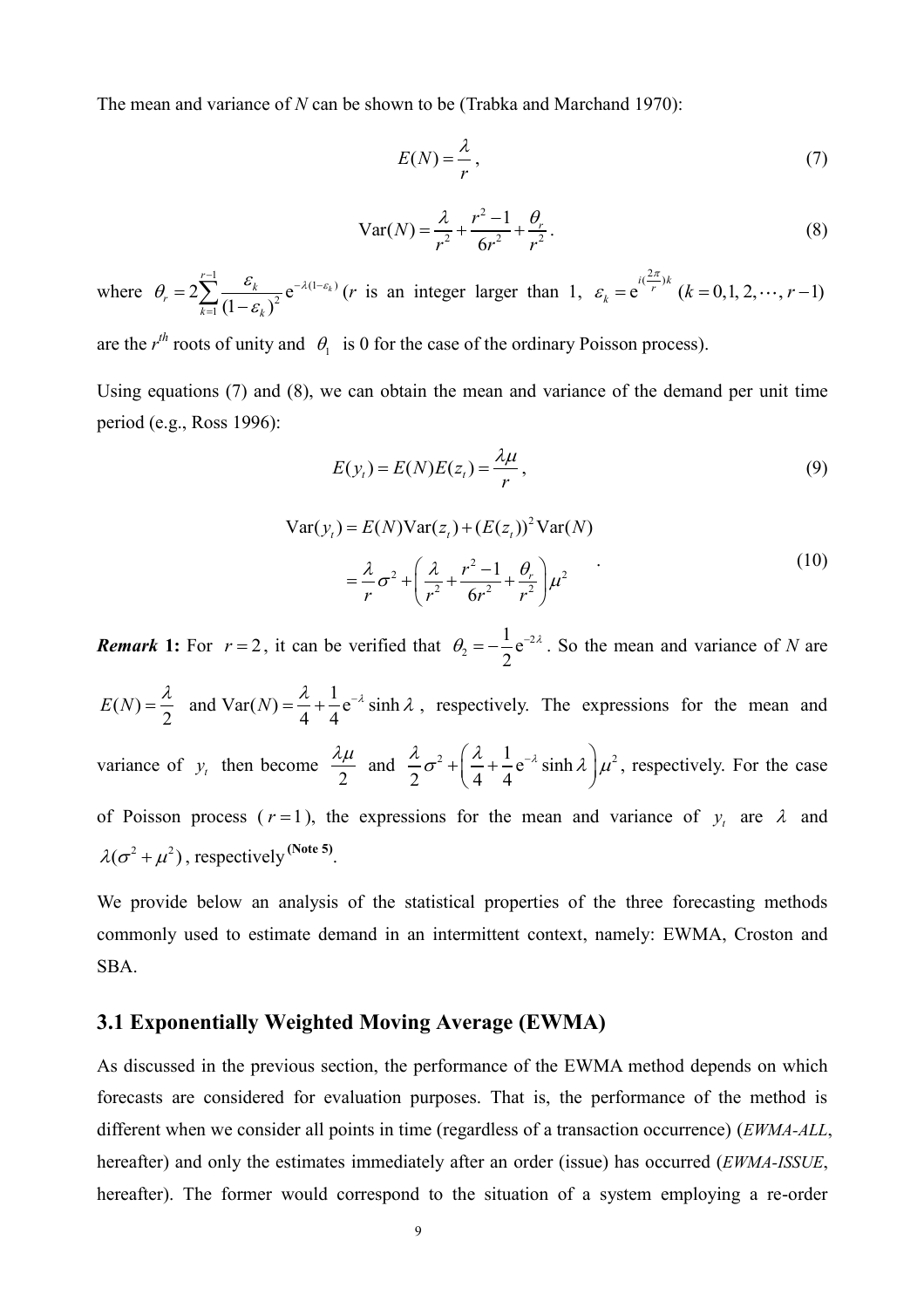interval or product group review (period inventory control), whilst the latter would be associated with a re-order level stock replenishment system (continuous inventory control). The *EWMA-ALL* estimates are obviously unbiased. Using the relationship between variance of input and output of a simple exponential smoothing forecasting system as given by Brown (1963), we obtain the variance of the *EWMA-ALL* estimates:

$$
\operatorname{Var}(y_t(\text{EWMA} - \text{ALL})) = \frac{\alpha}{2 - \alpha} \operatorname{Var}(y_t)
$$
  
= 
$$
\frac{\alpha}{2 - \alpha} \left[ \frac{\lambda}{r} \sigma^2 + \left( \frac{\lambda}{r^2} + \frac{r^2 - 1}{6r^2} + \frac{\theta_r}{r^2} \right) \mu^2 \right]
$$
 (11)

On the other hand, the *EWMA-ISSUE* estimates are biased, please refer also to Croston (1972):

$$
E(y_t^{'}(\text{EWMA} - \text{ISSUE})) = \alpha \mu + (1 - \alpha)E(y_t)
$$

$$
= \frac{\lambda \mu}{r} + \alpha (1 - \frac{\lambda}{r})\mu
$$
(12)

The variance of such estimates may be calculated as follows:

$$
\text{Var}(y_t(\text{EWMA} - \text{ISSUE})) = \alpha^2 \sigma^2 + \frac{\alpha(1-\alpha)^2}{2-\alpha} \text{Var}(y_t)
$$
\n
$$
= \alpha^2 \sigma^2 + \frac{\alpha(1-\alpha)^2}{2-\alpha} \left[ \frac{\lambda}{r} \sigma^2 + \left( \frac{\lambda}{r^2} + \frac{r^2 - 1}{6r^2} + \frac{\theta_r}{r^2} \right) \mu^2 \right] \tag{13}
$$

## **3.2 Croston's Method**

The estimation equation for Croston's method (CRO method, hereafter) is as follows:

$$
y_t'(\text{CRO}) = \frac{z_t'}{p_t'}\,. \tag{14}
$$

Using Taylor's theorem, the approximate expressions for the mean and variance of  $z_t'/p_t'$  can be shown to be (to the second order term) (Syntetos and Boylan 2010):

$$
E\left(\frac{z'_t}{p'_t}\right) \approx \frac{E(z'_t)}{E(p'_t)} + \frac{1}{2} \cdot \frac{2E(z'_t)}{(E(p'_t))^3} \text{Var}(p'_t),\tag{15}
$$

$$
\operatorname{Var}\left(\frac{z_i'}{p_i'}\right) \approx \frac{\operatorname{Var}(z_i')}{(E(p_i'))^2} + \frac{(E(z_i'))^2 \operatorname{Var}(p_i')}{(E(p_i'))^4} + \frac{\operatorname{Var}(z_i') \operatorname{Var}(p_i')}{(E(p_i'))^4} + \frac{(E(z_i'))^2}{(E(p_i'))^4} - \frac{2(E(z_i'))^2 E(p_i' - E(p_i'))^4}{(E(p_i'))^6} - \frac{(E(z_i'))^2 (\operatorname{Var}(p_i'))^2}{(E(p_i'))^6} \tag{16}
$$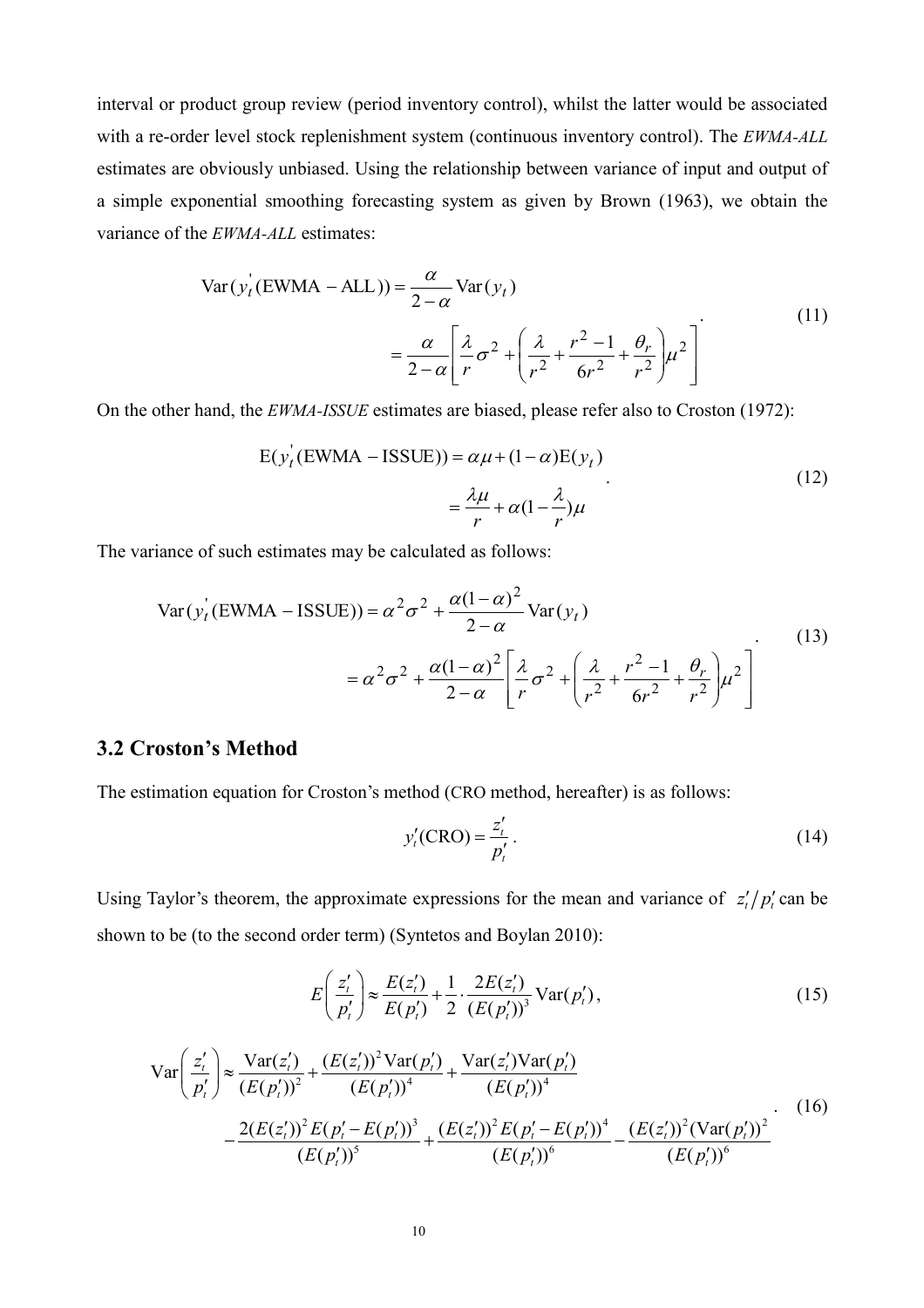The mean and variance of  $z'_i$  and  $p'_i$  are derived in *Appendix A* (which is presented separately in an electronic companion to this paper):

$$
E(p'_t) = \frac{r}{\lambda}, \quad \text{Var}(p'_t) = \frac{\alpha}{2 - \alpha} \cdot \frac{r}{\lambda^2}, \quad E(z'_t) = \mu, \quad \text{Var}(z'_t) = \frac{\alpha}{2 - \alpha} \sigma^2,
$$
 (17)

Therefore:

$$
E(y'_{t}(\text{CRO})) \approx \frac{\lambda \mu}{r} + \frac{\alpha}{2 - \alpha} \frac{\lambda \mu}{r^2}
$$
 (18)

Noting also that

$$
E(p_t) = \frac{r}{\lambda}, E(p_t^2) = \frac{r(r+1)}{\lambda^2}, E(p_t^3) = \frac{r(r+1)(r+2)}{\lambda^3}, E(p_t^4) = \frac{r(r+1)(r+2)(r+3)}{\lambda^4},
$$

we obtain

$$
E(p_t^{\dagger} - E(p_t^{\dagger}))^3 = \frac{\alpha^3}{1 - (1 - \alpha)^3} E(p_t - E(p_t))^3 = \frac{\alpha^3}{1 - (1 - \alpha)^3} \frac{2r}{\lambda^3}
$$
(19)

and

$$
E(p_t^{\dagger} - E(p_t^{\dagger}))^4 = \frac{\alpha^4}{1 - (1 - \alpha)^4} E(p_t - E(p_t))^4 + \frac{\alpha^4}{\left[1 - (1 - \alpha)^2\right]^2} (\text{Var}(p_t))^2
$$
  
= 
$$
\frac{\alpha^4}{1 - (1 - \alpha)^4} \frac{3r(r + 2)}{\lambda^4} + \left(\frac{\alpha}{2 - \alpha}\right)^2 \frac{r^2}{\lambda^4}
$$
 (20)

under the assumption of no auto-correlation for the transaction size and inter-order interval series and homogeneous moments about the mean for both series.

Consequently,

$$
\operatorname{Var}(y'_{t}(\text{CRO})) = \operatorname{Var}\left(\frac{z'_{t}}{p'_{t}}\right)
$$
\n
$$
\approx \frac{\frac{\alpha}{2-\alpha} \cdot \sigma^{2}}{\left(\frac{r}{\lambda}\right)^{2}} + \frac{\mu^{2} \cdot \frac{\alpha}{2-\alpha} \cdot \frac{r}{\lambda^{2}}}{\left(\frac{r}{\lambda}\right)^{4}} + \frac{\frac{\alpha}{2-\alpha} \cdot \sigma^{2} \cdot \frac{\alpha}{2-\alpha} \cdot \frac{r}{\lambda^{2}}}{\left(\frac{r}{\lambda}\right)^{4}} - \frac{2\mu^{2} \cdot \frac{\alpha^{3}}{1-(1-\alpha)^{3}} \cdot \frac{2r}{\lambda^{3}}}{\left(\frac{r}{\lambda}\right)^{5}}
$$
\n
$$
+ \frac{\mu^{2} \left[\frac{\alpha^{4}}{1-(1-\alpha)^{4}} \cdot \frac{3r(r+2)}{\lambda^{4}} + \left(\frac{\alpha}{2-\alpha}\right)^{2} \cdot \frac{r^{2}}{\lambda^{4}}\right]}{\left(\frac{r}{\lambda}\right)^{6}} - \frac{\mu^{2} \left(\frac{\alpha}{2-\alpha} \cdot \frac{r}{\lambda^{2}}\right)^{2}}{\left(\frac{r}{\lambda}\right)^{6}}
$$
\n
$$
= \left[\frac{\alpha}{2-\alpha} + \frac{1}{r} \left(\frac{\alpha}{2-\alpha}\right)^{2}\right] \frac{\lambda^{2} \sigma^{2}}{r^{2}} + \left[\frac{\alpha}{2-\alpha} - \frac{1}{r} \frac{4\alpha^{3}}{1-(1-\alpha)^{3}} + \frac{r+2}{r^{2}} \frac{3\alpha^{4}}{1-(1-\alpha)^{4}}\right] \frac{\lambda^{2} \mu^{2}}{r^{3}}
$$
\n(21)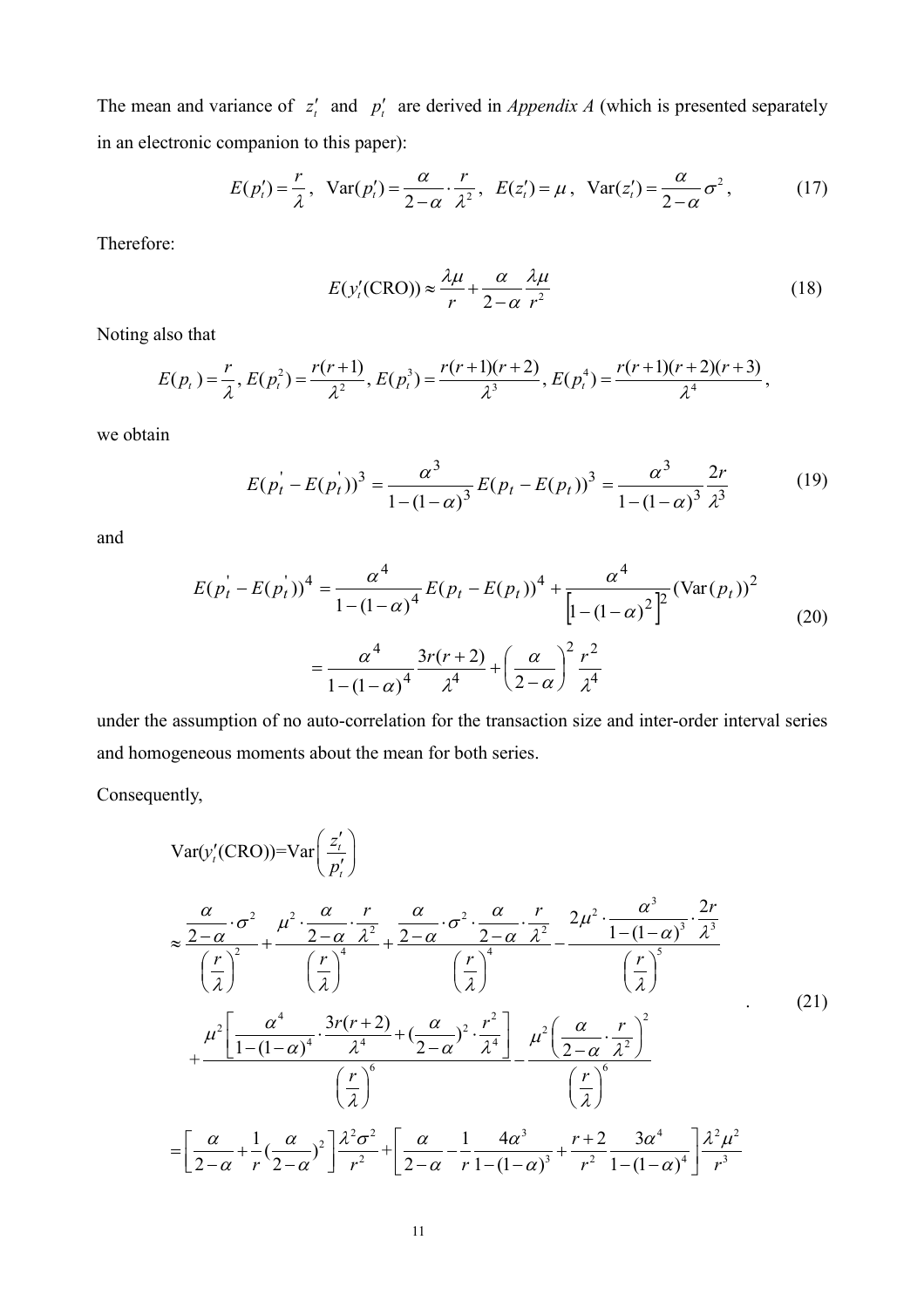#### **3.3 Syntetos-Boylan Approximation (SBA)**

For the Bernoulli case, Syntetos and Boylan (2005) proposed the correction factor  $1 - \alpha/2$  to Croston's estimates in order to account for the bias of the estimates. In the case of an Erlang process, the correction factor becomes1  $r(2-\alpha) +$ α  $\alpha$ ) +  $\alpha$ - $(\alpha) +$ (please refer to *Appendix B*, which is presented separately in the electronic companion to this paper). It should be noted that Shale et al. (2006) suggested another correction factor, namely 1  $r(2-\alpha)$  $\alpha$  $-\frac{a}{r(2-a)}$ to remove the bias of *CRO*. We argue in *Appendix B* that the result presented by Shale et al. is not correct. The SBA forecast is then expressed as:

$$
y'_{t}(\text{SBA}) = \left(1 - \frac{\alpha}{r(2-\alpha) + \alpha}\right) \frac{z'_{t}}{p'_{t}}.
$$
 (22)

The SBA estimate is approximately unbiased:

$$
E(y_t^{'}(SBA)) = \left(1 - \frac{\alpha}{r(2-\alpha) + \alpha}\right) E(y_t^{'}(CRO)) \approx \frac{r(2-\alpha)}{r(2-\alpha) + \alpha} \left[\frac{\lambda\mu}{r} + \frac{\alpha}{2-\alpha}\frac{\lambda\mu}{r^2}\right] \approx \frac{\lambda\mu}{r}
$$
(23)

In addition, using the result for the variance of *CRO* estimate, we obtain:

$$
Var(yti(SBA)) = \left(1 - \frac{\alpha}{r(2-\alpha)+\alpha}\right)^2 Var(yti(CRO))
$$
\n
$$
\approx \left(1 - \frac{\alpha}{r(2-\alpha)+\alpha}\right)^2 \left\{ \left[\frac{\alpha}{2-\alpha} + \frac{1}{r}(\frac{\alpha}{2-\alpha})^2\right] \frac{\lambda^2 \sigma^2}{r^2} + \left[\frac{\alpha}{2-\alpha} - \frac{1}{r} \frac{4\alpha^3}{1-(1-\alpha)^3} + \frac{r+2}{r^2} \frac{3\alpha^4}{1-(1-\alpha)^4} \right] \frac{\lambda^2 \mu^2}{r^3} \right\}
$$
\n(24)

*Remark* 2: The SBA estimates (22) are approximately unbiased in nature because approximate equation (18) is obtained by keeping only the first three terms in the Taylor series expansion. If more terms in the Taylor expansion are considered, then the approximate expression for  $E(y<sub>t</sub>'$ (CRO)) will be different, which in turn results in a different approximate expression for  $E(y'_t(SBA))$ . For example, if the first four terms are considered, then

$$
E\left(\frac{z'_t}{p'_t}\right) \approx \frac{E(z'_t)}{E(p'_t)} + \frac{1}{2} \cdot \frac{2E(z'_t)}{(E(p'_t))^3} \text{Var}(p'_t) - \frac{1}{3!} \cdot \frac{6E(z'_t)}{(E(p'_t))^4} E(p'_t - E(p'_t))^3
$$
  

$$
= \frac{\lambda \mu}{r} + \frac{\alpha}{2 - \alpha} \cdot \frac{\lambda \mu}{r^2} - \frac{\mu}{(r'_\lambda)^4} \cdot \frac{\alpha^3}{1 - (1 - \alpha)^3} \cdot \frac{2r}{\lambda^3}
$$
  

$$
= \frac{\lambda \mu}{r} + \frac{\alpha}{2 - \alpha} \cdot \frac{\lambda \mu}{r^2} - \frac{2\alpha^3}{1 - (1 - \alpha)^3} \cdot \frac{\lambda \mu}{r^3}
$$
 (18')

and then the mean of SBA estimate will be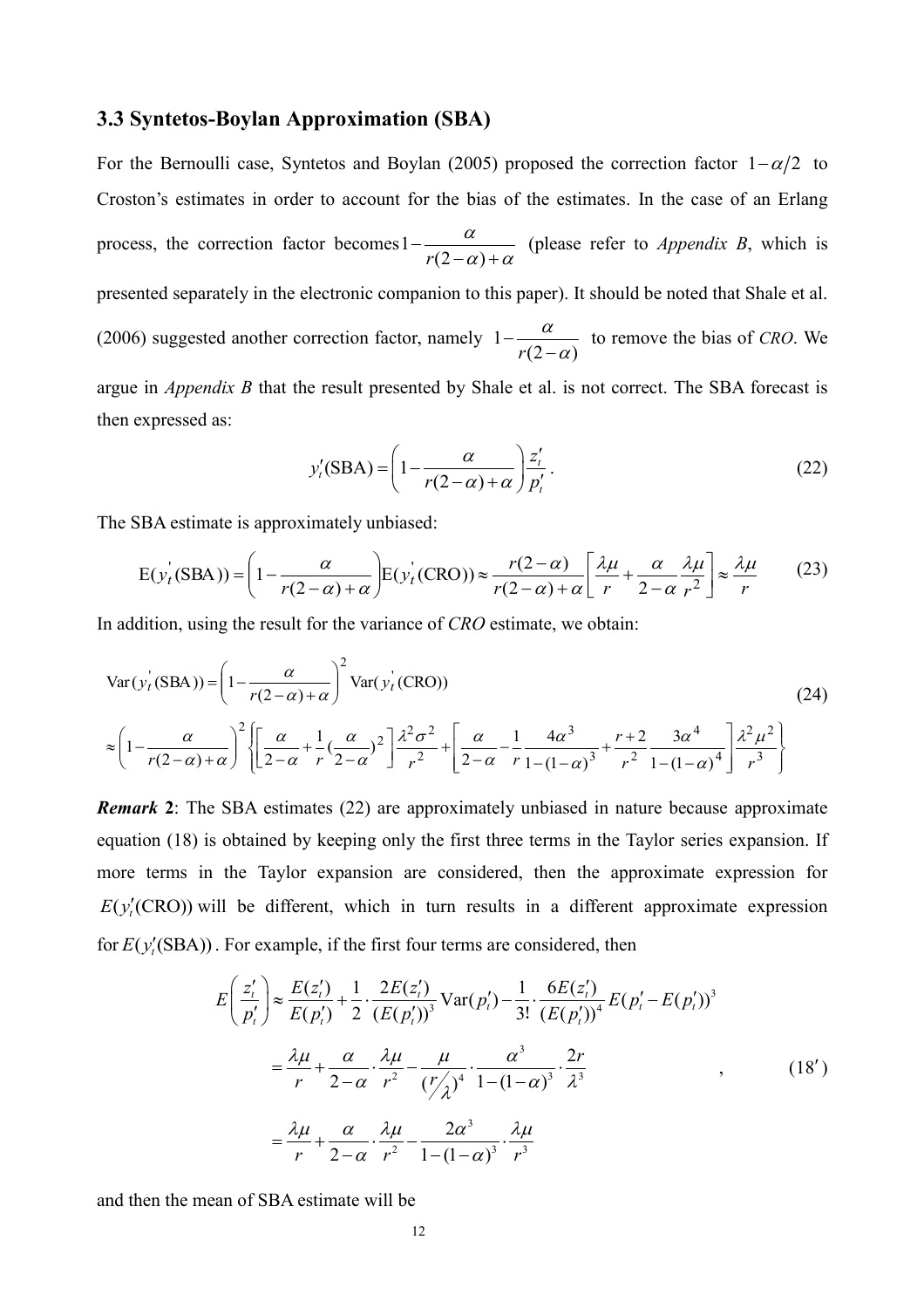$$
E(y_t^{\dagger}(\text{SBA})) = E\left(\left(1 - \frac{\alpha}{r(2-\alpha) + \alpha}\right) \frac{z_t^{\dagger}}{p_t^{\dagger}}\right)
$$
  
\n
$$
\approx \left(1 - \frac{\alpha}{r(2-\alpha) + \alpha}\right) \left(\frac{\lambda\mu}{r} + \frac{\alpha}{2-\alpha} \frac{\lambda\mu}{r^2} - \frac{2\alpha^3}{1 - (1-\alpha)^3} \frac{\lambda\mu}{r^3}\right)
$$
  
\n
$$
\approx \frac{\lambda\mu}{r} - \frac{2(2-\alpha)\alpha^3}{(r(2-\alpha) + \alpha)(1 - (1-\alpha)^3)} \frac{\lambda\mu}{r^2}
$$
 (23')

Nevertheless, the SBA estimates can significantly improve upon Croston's method for low values of  $\alpha$ . In Figure 2 we show the behavior of the bias of Croston's method and SBA with respect to *α* for  $\lambda = 1$ ,  $\mu = 1$ , 5 and  $r = 2$ , 5. The first four terms of the Taylor series are considered to calculate the bias (equations (18') and (23')). Please note that scale of the *y*-axis differs between the illustrative examples in order to facilitate the better presentation of the results.





Figure 2 shows clearly that the bias of the SBA estimator is very small as compared to that of Croston for  $0 < \alpha \leq 0.2$ . This is the typical range of values used in practice. The bias decreases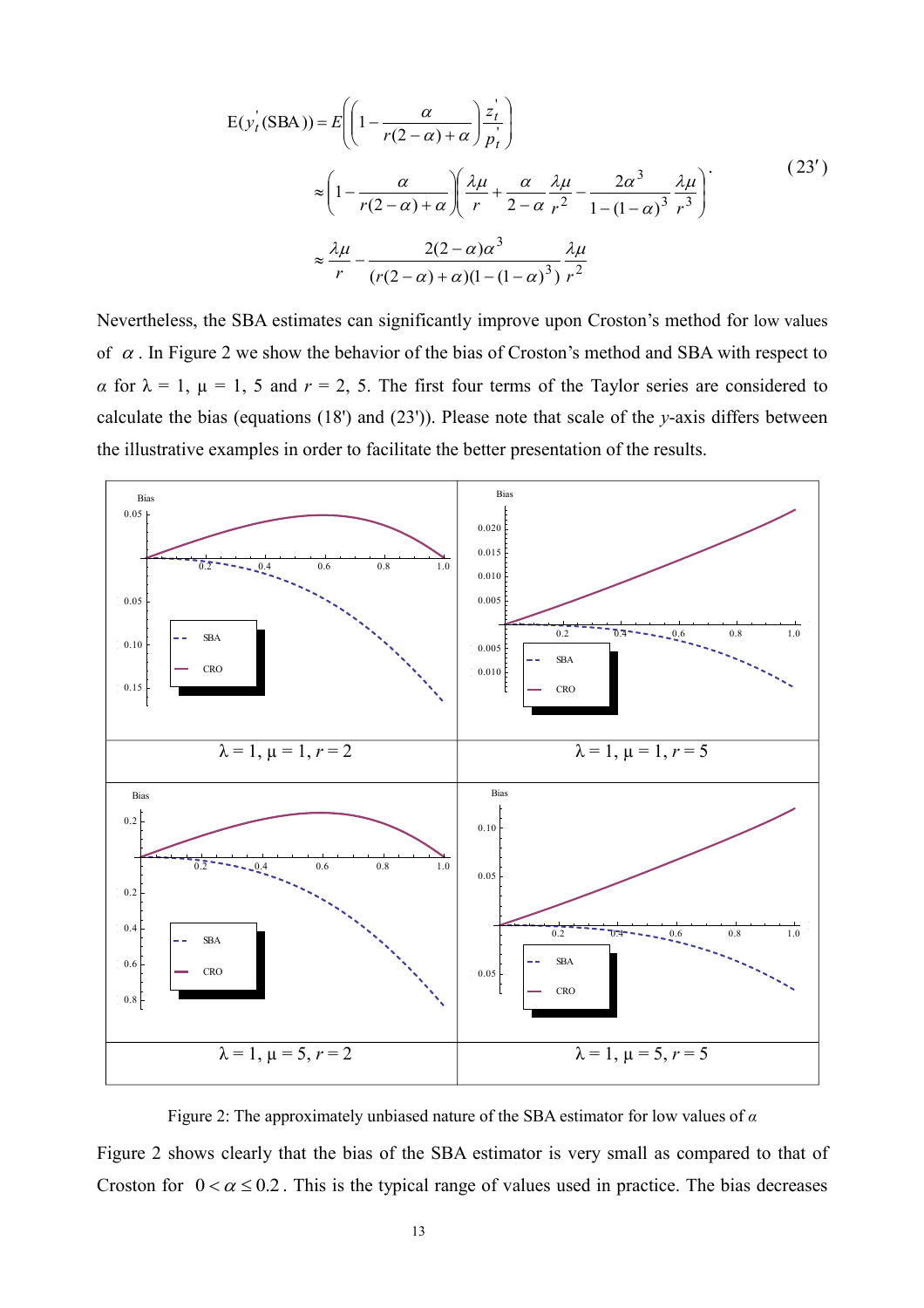as the mean demand size decreases and/or the number of Erlang stages increases, which is expected as in both cases the demand per time period decreases. In the next section, a theoretical MSE comparison is undertaken between the three estimators and, through a numerical investigation, we show the areas where each estimator outperforms the others. For the purposes of our analysis a case is being made for the use of low smoothing constant values ( $\leq 0.2$ ). Given the results presented above, expressions (18) and (23) are being used for  $E(y'_t(CRO))$  and  $E(y'_t(SBA))$ , respectively.

# **4. NUMERICAL INVESTIGATION AND INSIGHTS**

In this section we undertake a comparison of the MSE performance of EWMA, Croston and SBA. We first list the sum of the variance and squared bias for each of those estimators.

 $Var(Estimate)_{\text{EWMA-ALL}} + \text{Bias}_{\text{EWMA-ALL}}^2$ 

$$
= \frac{\alpha}{2-\alpha} \left[ \frac{\lambda}{r} \sigma^2 + \left( \frac{\lambda}{r^2} + \frac{r^2 - 1}{6r^2} + \frac{\theta_r}{r^2} \right) \mu^2 \right]
$$
 (25)

 $Var(Estimate)_{EWMA-ISSUE} + Bias_{EWMA-ISSUE}^2$ 

$$
= \alpha^2 \sigma^2 + \frac{\alpha (1 - \alpha)^2}{2 - \alpha} \left[ \frac{\lambda}{r} \sigma^2 + \left( \frac{\lambda}{r^2} + \frac{r^2 - 1}{6r^2} + \frac{\theta_r}{r^2} \right) \mu^2 \right] + (1 - \frac{\lambda}{r})^2 \alpha^2 \mu^2
$$
 (26)

Var(*Estimate*)<sub>CRO</sub> + Bias<sup>2</sup><sub>CRO</sub>

$$
\approx \left[\frac{\alpha}{2-\alpha} + \frac{1}{r} \left(\frac{\alpha}{2-\alpha}\right)^2\right] \frac{\lambda^2 \sigma^2}{r^2} + \left[\frac{\alpha}{2-\alpha} - \frac{1}{r} \frac{4\alpha^3}{1-(1-\alpha)^3} + \frac{r+2}{r^2} \frac{3\alpha^4}{1-(1-\alpha)^4}\right] \frac{\lambda^2 \mu^2}{r^3} + \left(\frac{\alpha}{2-\alpha} \frac{\lambda \mu}{r^2}\right)^2 \tag{27}
$$

 $Var(Estimate)_{SBA} + Bias_{SBA}^2$ 

$$
\approx \left(1 - \frac{\alpha}{r(2-\alpha)+\alpha}\right)^2 \text{Var}(y_t'(CRO))
$$
  

$$
\approx \left(1 - \frac{\alpha}{r(2-\alpha)+\alpha}\right)^2 \left\{ \left[\frac{\alpha}{2-\alpha} + \frac{1}{r}(\frac{\alpha}{2-\alpha})^2\right] \frac{\lambda^2 \sigma^2}{r^2} + \left[\frac{\alpha}{2-\alpha} - \frac{1}{r} \frac{4\alpha^3}{1-(1-\alpha)^3} + \frac{r+2}{r^2} \frac{3\alpha^4}{1-(1-\alpha)^4} \right] \frac{\lambda^2 \mu^2}{r^3} \right\}
$$
(28)

Considering (27) and (28) it can be seen by inspection that the inequality  $MSE_{CRO} > MSE_{SBA}$ always holds, so the SBA method always outperforms the CRO method for all  $\alpha$ , r and  $\lambda$ . In that respect there is no need to further consider the performance of CRO against EWMA.

It should be noted that this is an interesting result. Unlike the Bernoulli case where Croston's method performs better than SBA for low inter-demand interval values and low  $CV^2$  values, in this case SBA always performs better than Croston. This is because under the censored Poisson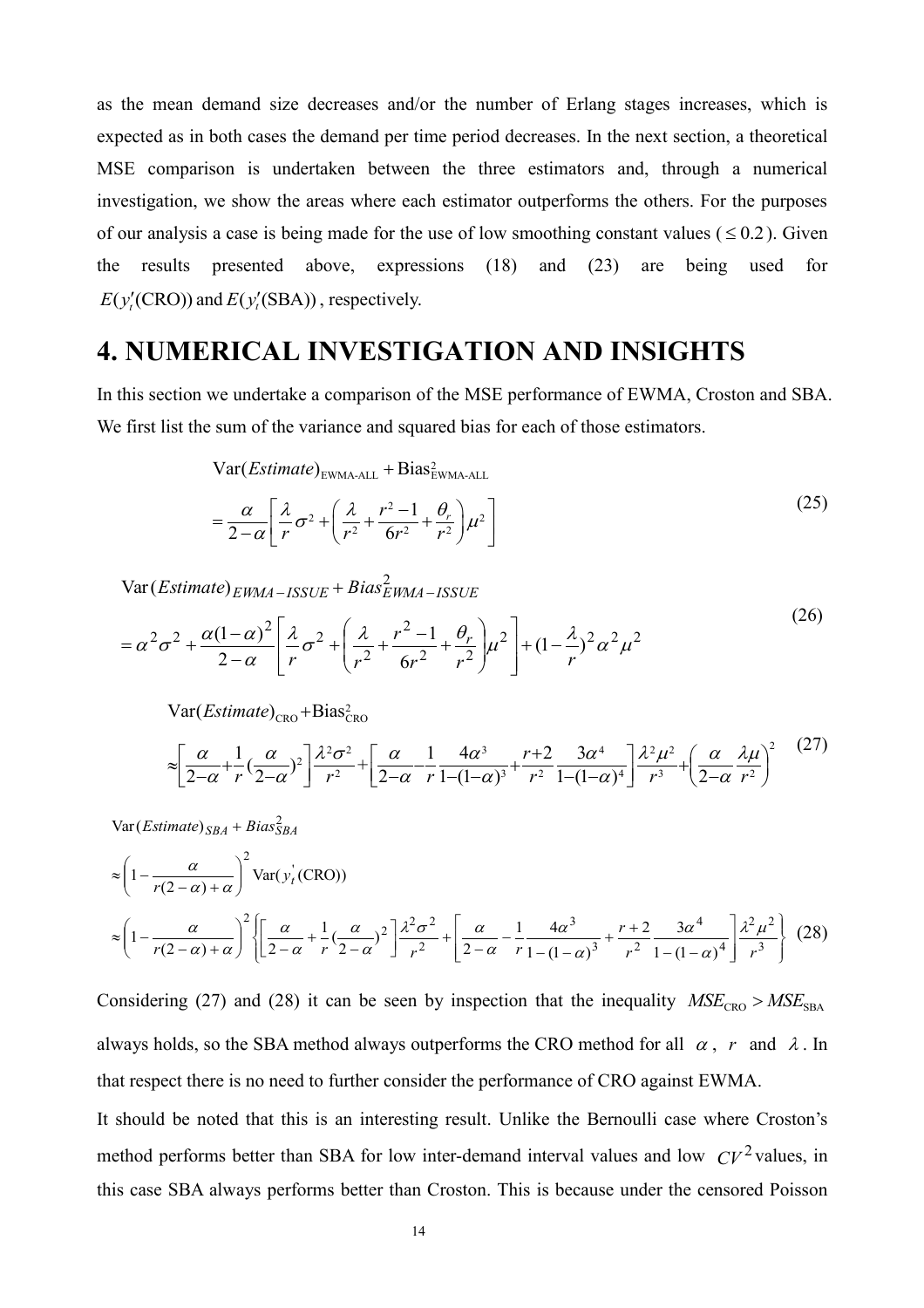process (and when considering the first three terms in a Taylor series) SBA is approximately unbiased whereas in the Bernoulli case this method is associated with a small negative bias. Furthermore, SBA has a strictly lower sampling error of the mean as compared to Croston.

Before we conduct the comparisons, we should mention that the choice of the smoothing constant controls the weight assigned to the error of the estimates and, as might be expected, has an effect on the performance of forecasting procedures. In general,  $\alpha$  will be somewhere between 0.05 and 0.2. Software packages often use this range of values as the default one. Examples include *RightStock* (DBO Services), *Slim4* (SlimStock) etc (Dawson 2013). Burgin and Wild (1967) found that  $\alpha = 0.2$  is suitable for most weekly data but they implicitly recommended lower  $\alpha$ values for slow movers. Croston (1972) recommended the use of  $\alpha$  values in the range 0.05~0.2, when demand is intermittent. More recently, Syntetos and Boylan (2005) also commented on the empirical relevance of the range 0.05~0.2 which is the one used for this study as well, in increments of 0.05. This is viewed as a realistic assumption from a practitioner perspective.

## **4.1 Periodic Review Systems: All Points in Time**

First we compare the performance of SBA and EWMA for the case of all points in time.

$$
\begin{aligned} &\text{[r(2-\alpha)+\alpha-(2-\alpha)\lambda]\sigma^2} \\ &\geq \left(\frac{(2-\alpha)^3}{r(2-\alpha)+\alpha}\left[\frac{1}{2-\alpha}-\frac{1}{r}\frac{4\alpha^2}{1-(1-\alpha)^3}+\frac{r+2}{r^2}\frac{3\alpha^3}{1-(1-\alpha)^4}\right]\lambda-\frac{r(2-\alpha)+\alpha}{r}\left(1+\frac{1}{\lambda}\left(\frac{r^2-1}{6}+\theta_r\right)\right)\right)\mu^2 \end{aligned}
$$

(29)

We discuss in detail (for demonstration purposes) the case of  $r = 2$  and  $\alpha = 0.15$  followed by summary results across other control parameter combinations.

In the case of  $r = 2$ , equation (29) becomes:

 $MSE \longrightarrow MSE$  if and only if:

$$
\left[4-\alpha-(2-\alpha)\lambda\right]\sigma^2>\left[\frac{(2-\alpha)^3}{4-\alpha}\left(\frac{1}{2-\alpha}-\frac{2\alpha^2}{1-(1-\alpha)^3}+\frac{3\alpha^3}{1-(1-\alpha)^4}\right)\lambda-\frac{4-\alpha}{2}\left(1+\frac{e^{-\lambda}\sinh\lambda}{\lambda}\right)\right]\mu^2.\tag{29'}
$$

For  $\alpha = 0.15$ , when  $0 \le \lambda \le 2.08$ , the left-hand-side (LHS) of inequality (29') is positive but the right-hand-side (RHS) can be shown numerically to be negative, which indicates that inequality (29') always holds. So in this case, SBA outperforms the *EWMA-ALL* method.

When  $\lambda > 2.08$ , the LHS of inequality (29') is strictly negative, resulting in:

$$
\frac{\sigma^2}{\mu^2} < \frac{\frac{(2-\alpha)^3}{4-\alpha} \left(\frac{1}{2-\alpha} - \frac{2\alpha^2}{1-(1-\alpha)^3} + \frac{3\alpha^3}{1-(1-\alpha)^4}\right) \lambda - \frac{4-\alpha}{2} \left(1 + \frac{e^{-\lambda}\sinh\lambda}{\lambda}\right)}{4-\alpha - (2-\alpha)\lambda}.
$$
 (30)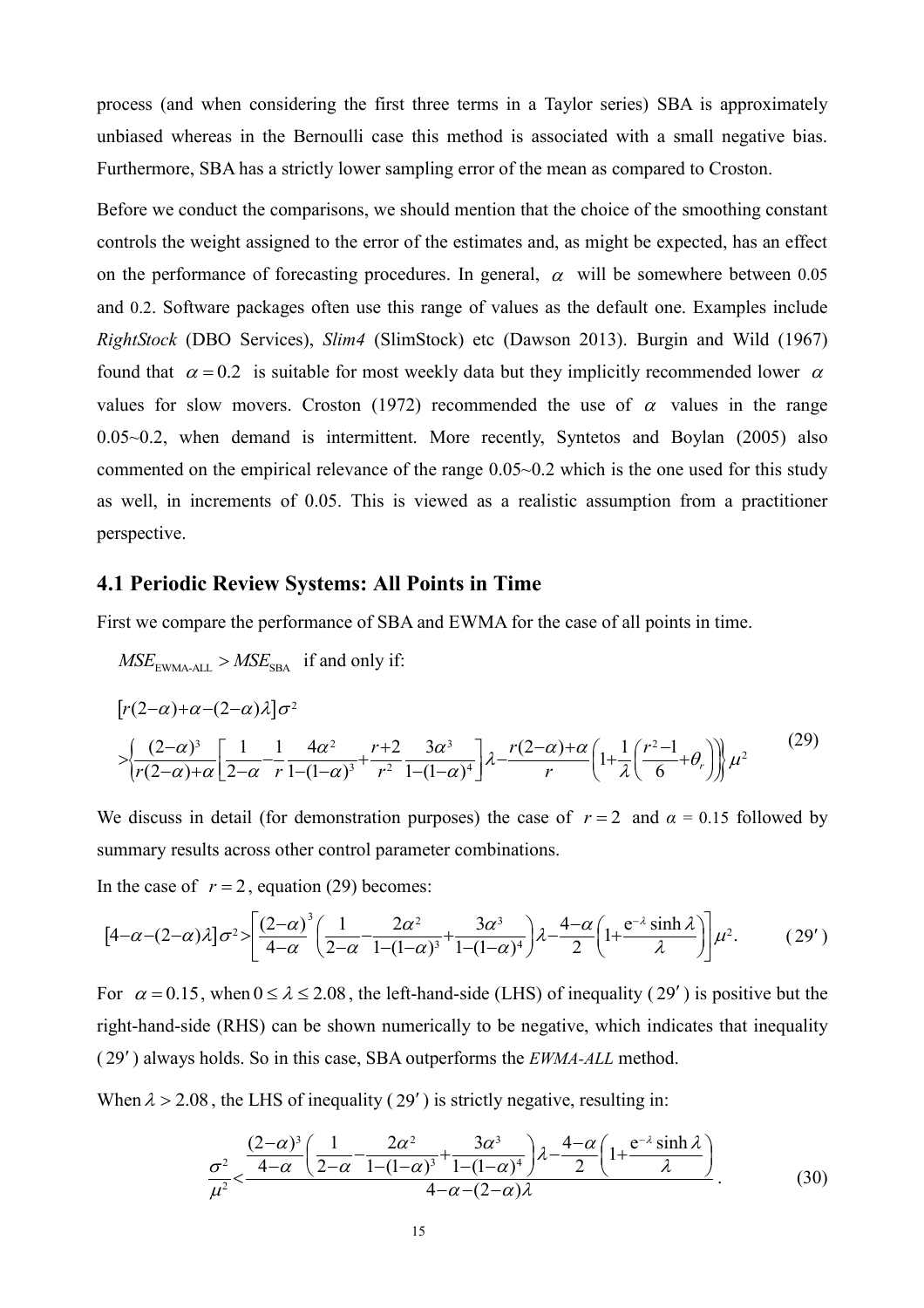For  $\lambda > 3.06$ , the RHS of inequality (30) can be shown numerically to be strictly negative, so inequality (30) does not hold, which indicates that the *EWMA-ALL* method outperforms the SBA method. For  $2.08 \le \lambda \le 3.06$ , the RHS of inequality (30) can be shown numerically to be positive, then there exists a  $CV<sup>2</sup>$  cut off value, below which the SBA method performs better than the *EWMA-ALL* method and above which the opposite is the case. The  $CV^2$  cut off value depends on the value of  $\lambda$ . If we denote the RHS of inequality (30) as  $f_1(\lambda)$  and let  $\lambda_1$  and  $\lambda_2$  be the extreme cut-off values of  $CV^2$  (2.08 and 3.06 respectively), then for a given  $\lambda_1 \le \lambda \le \lambda_2$ , the corresponding  $CV^2$  cut off value will be  $f_1(\lambda)$ . Some examples are listed in Table 1 below.

| $\lambda$ values     | $\lambda_1 = 2.08$   2.1   2.2   2.4 |                                                                                        |  | $\frac{1}{2.6}$ $\frac{1}{2}$ | $\begin{array}{c} \begin{array}{c} \end{array} \end{array}$ | 2.9 |      | 3 $\lambda_2 = 3.06$ |
|----------------------|--------------------------------------|----------------------------------------------------------------------------------------|--|-------------------------------|-------------------------------------------------------------|-----|------|----------------------|
| $CV2$ cut-off values | $\infty$                             | $\vert$ 23.98 $\vert$ 3.39 $\vert$ 0.96 $\vert$ 0.41 $\vert$ 0.16 $\vert$ 0.09 $\vert$ |  |                               |                                                             |     | 0.03 |                      |

Table 1: CV<sup>2</sup> cut-off values for  $\lambda$  between  $\lambda_1$  and  $\lambda_2$ 

It should be noted that, as shown in Figure 3, the  $CV<sup>2</sup>$  cut-off values decrease as the value of  $\lambda$  increases. The cut-off value becomes equal to zero when  $\lambda = \lambda_2 = 3.06$  and it is asymptotically increasing when  $\lambda$  decreases and tends toward  $\lambda_1 = 2.08$ .



Figure 3: Cut-off values, SBA-EWMA (all point in time),  $r = 2$ ,  $\alpha = 0.15$ 

In Table 2 we present the values of  $\lambda_1$  and  $\lambda_2$  (to the second decimal place), for *r* ranging from 1 to 7 and *α* from 0.05 to 0.2 (step 0.05).

The results in Table 2 show that the cut-off values increase with *r* (and moderately with *α*) which indicate an improvement in the comparative performance of the SBA estimator as these values increase. The increased superiority of the SBA estimator with *r* can be explained in terms of the increasing degree of intermittence associated with higher values of the shape parameter of the Erlang distribution. Note also that for the extreme case of a process that tends towards a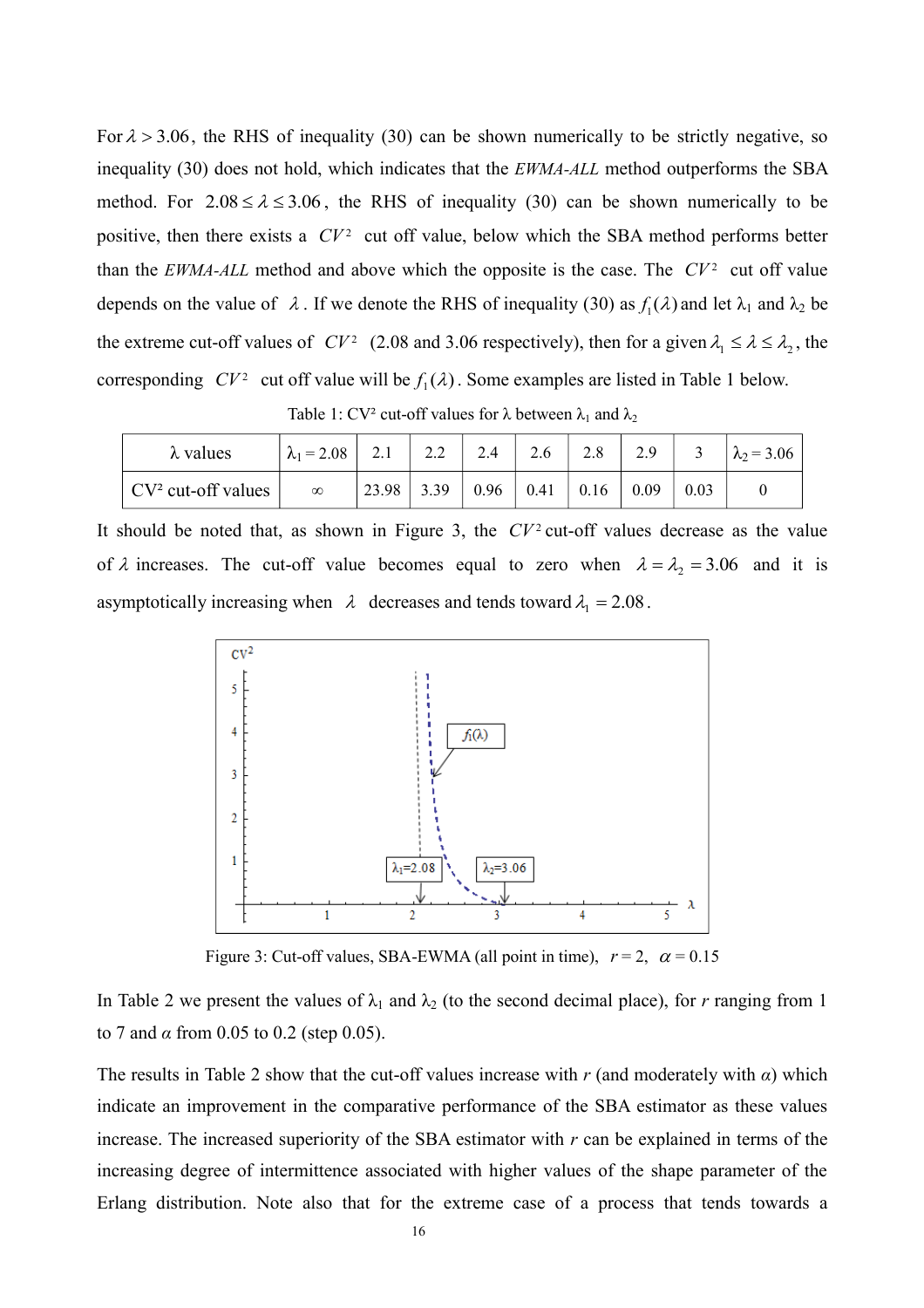deterministic state, which corresponds to the case of very high values of *r*, the EWMA estimator suffers from a large variance as opposed to the SBA estimator for which the variance tends towards zero. Furthermore, the cut-off points are not particularly sensitive to variations of the *α* values which can be explained by the small variance of the SBA estimator for  $0 < \alpha \leq 0.2$ .

| r       | $Cut-off$<br>values | $\alpha$ = 0.05 | $\alpha = 0.1$ | $\alpha$ = 0.15 | $\alpha$ = 0.2 |
|---------|---------------------|-----------------|----------------|-----------------|----------------|
| $r=1$   | $\lambda_1$         | 1.03            | 1.05           | 1.08            | 1.11           |
|         | $\lambda_2$         | 1.20            | 1.44           | 1.70            | 1.96           |
|         | $\lambda_1$         | 2.03            | 2.05           | 2.08            | 2.11           |
| $r = 2$ | $\lambda_2$         | 2.61            | 2.83           | 3.06            | 3.30           |
| $r = 3$ | $\lambda_1$         | 3.03            | 3.05           | 3.08            | 3.11           |
|         | $\lambda_2$         | 4.20            | 4.42           | 4.64            | 4.87           |
| $r = 5$ | $\lambda_1$         | 5.03            | 5.05           | 5.08            | 5.11           |
|         | $\lambda_2$         | 7.83            | 8.06           | 8.28            | 8.51           |
| $r=7$   | $\lambda_1$         | 7.03            | 7.05           | 7.08            | 7.11           |
|         | $\lambda_2$         | 11.98           | 12.21          | 12.45           | 12.68          |

Table 2: Cut-off values, SBA-EWMA (all point in time), for different values of *r* and *α*

*Remark* 3: In order to compare the above results with existing schemes for the Bernoulli process (Syntetos et al. 2005), we could transfer the values of  $\lambda$  to those of p, the mean of the geometrically-distributed inter-demand intervals for a Bernoulli process. This could be readily done by using the relationship between  $\lambda$  and  $p: p = 1/(1-(1+\frac{\lambda}{2})e^{-\lambda})$ , which is obtained by letting the probability that demand occurs in a single period under an Erlang order arrival process (Cox 1962),  $1-(1+\frac{\lambda}{2})e^{-\lambda}$ , equal to the corresponding probability under a Bernoulli process,  $1/p$ . The larger the value of  $\lambda$  is, the smaller the corresponding value of  $p$  will be. For particular values of  $\lambda$  : 2.08 and 3.06, for instance, the corresponding *p* values are approximately 1.34 and 1.13, respectively. Accordingly, the above result can be stated as well on *p*: for  $\alpha = 0.15$ , when  $p > 1.34$ , the SBA outperforms the *EWMA-ALL* method; when  $p < 1.13$ , the *EWMA-ALL* method outperforms the SBA; when  $1.13 \le p \le 1.34$ , there exists a  $CV^2$  cut off value, below which the SBA performs better than the EWMA-ALL method and above which the opposite is the case.

## **4.2 Continuous Review Systems: Issue Points Only**

Similar analysis to that presented above shows that in the case of  $r = 2$  and  $\alpha = 0.15$ , the SBA outperforms the *EWMA-ISSUE* method for any  $\lambda < 2.06$  and when  $2.06 \le \lambda \le 2.34$  for  $CV^2 \le f_2(\lambda)$  where: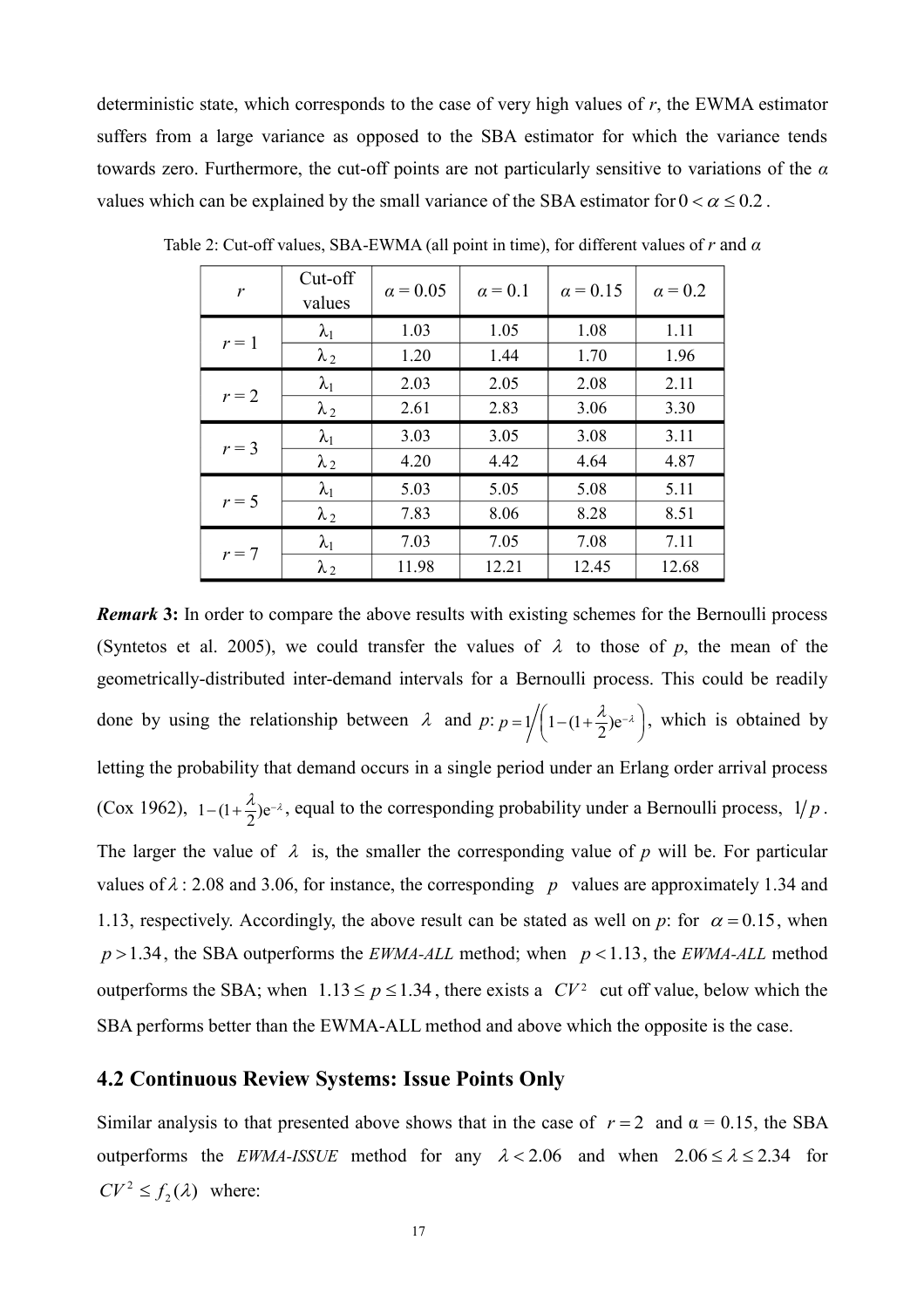$$
f_2(\lambda) = \frac{\frac{2(2-\alpha)^3}{4-\alpha} \left(\frac{1}{2-\alpha} - \frac{2\alpha^2}{1-(1-\alpha)^3} + \frac{3\alpha^3}{1-(1-\alpha)^4}\right) - \alpha(2-\alpha)(4-\alpha)(2-\lambda)^2 - (4-\alpha)(1-\alpha)^2(\lambda + e^{-\lambda}\sinh\lambda)}{4\alpha(2-\alpha)(4-\alpha) + 2(1-\alpha)^2(4-\alpha)\lambda - 2(2-\alpha)\lambda^2}
$$
(31)

In Figure 4, we show the  $CV^2$  cut-off values with respect to  $\lambda$  for  $r = 2$  and  $\alpha = 0.15$ , i.e. the function  $f_2(\lambda)$  in the case of *issue points only*. The results show the same behavior as in the case of *all points in time*. However,  $\lambda_1$  and  $\lambda_2$  are much closer in this case.



Figure 4: Cut-off values, SBA-EWMA (issue points only),  $r = 2$ ,  $\alpha = 0.15$ 

The values (to the second decimal place) of  $\lambda_1$  and  $\lambda_2$  for *r* ranging from 1 to 7 and  $\alpha$  from 0.05 to 0.2 (step 0.05), when issue points only are considered, are given in Table 3.

| r       | Cut-off<br>values | $\alpha$ = 0.05 | $\alpha = 0.1$ | $\alpha$ = 0.15 | $\alpha$ = 0.2 |
|---------|-------------------|-----------------|----------------|-----------------|----------------|
| $r=1$   | $\lambda_1$       | 1.02            | 1.04           | 1.06            | 1.08           |
|         | $\lambda_2$       | 1.11            | 1.20           | 1.28            | 1.32           |
| $r = 2$ | $\lambda_1$       | 2.02            | 2.04           | 2.06            | 2.08           |
|         | $\lambda_2$       | 2.40            | 2.39           | 2.34            | 2.27           |
| $r = 3$ | $\lambda_1$       | 3.02            | 3.04           | 3.06            | 3.08           |
|         | $\lambda_2$       | 4.84            |                |                 |                |
| $r = 5$ | $\lambda_1$       | 5.02            | 5.04           | 5.06            | 5.08           |
|         | $\lambda_2$       |                 |                |                 |                |
| $r=7$   | $\lambda_1$       | 7.02            | 7.04           | 7.06            | 7.08           |
|         | $\lambda_2$       |                 |                |                 |                |

Table 3: Cut-off values, SBA-EWMA (issue points only), for different values of *r* and α

For low values of r, the results show a very similar behavior to that discussed for all points in time, with the only exception that  $\lambda_1$  and  $\lambda_2$  do not differ by much. However, when  $r \ge 3$ , the behavior of the cut-off values is different as the  $CV^2$  cut-off value never becomes zero but rather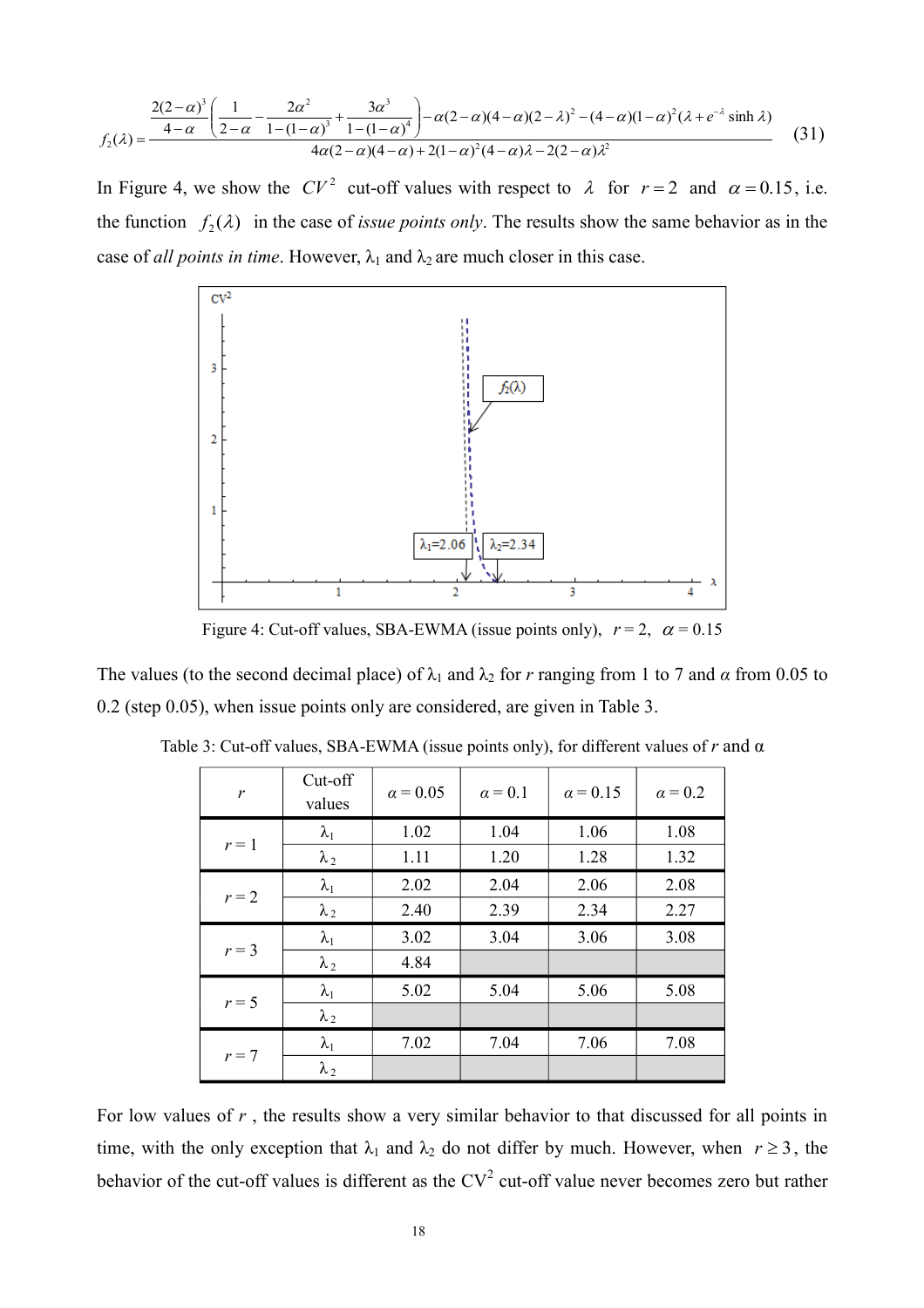there is an asymptotic value below which the SBA estimator outperforms the EWMA for all values of  $\lambda$ . Note that in this case, as in the case of all points in time, the cut-off points are not particularly sensitive to variations of the *α* values.

The case of  $r = 5$  and  $\alpha = 0.15$  is pictorially presented in Figure 5. The results clearly show that when  $r$  is high, demand becomes more intermittent and the superiority of the SBA estimator increases as compared to the EWMA estimator when issue points only are considered. This can be explained in terms of the bias of the EWMA estimator in the case of issue points only, as shown by (12), which increases with *r*. Note also that the variance of the EWMA estimator persists even for the extreme case of a deterministic process, i.e. infinite number of stages in the Erlang process.



Figure 5: Cut-off values, SBA-EWMA (issue points only),  $r = 5$ ,  $\alpha = 0.15$ 

The asymptotic  $CV^2$  cut-off values (i.e. the  $CV^2$  cut-off values below which the SBA estimator outperforms EWMA for all values of  $\lambda$ ) for  $r = 3.5,7$  and the  $\alpha$  values considered in this research are given in Table 4.

|         | $\alpha$ = 0.05 | $\alpha = 0.1$ | $\alpha$ = 0.15 | $\alpha$ = 0.2 |
|---------|-----------------|----------------|-----------------|----------------|
| $r = 3$ | 0.00            | 0.14           | 0.36            | 0.57           |
| $r = 5$ | 0.42            | 1.01           | 1.58            | 2.12           |
| $r=7$   | 1.06            | 2.21           | 3.31            | 4.35           |

Table 4: Asymptotic  $CV^2$  cut-off values, SBA-EWMA (issue points only)

The results in the case of issue points only show that under the censored Poisson process when *r* increases, i.e. the average order interval increases, the regions of the superior comparative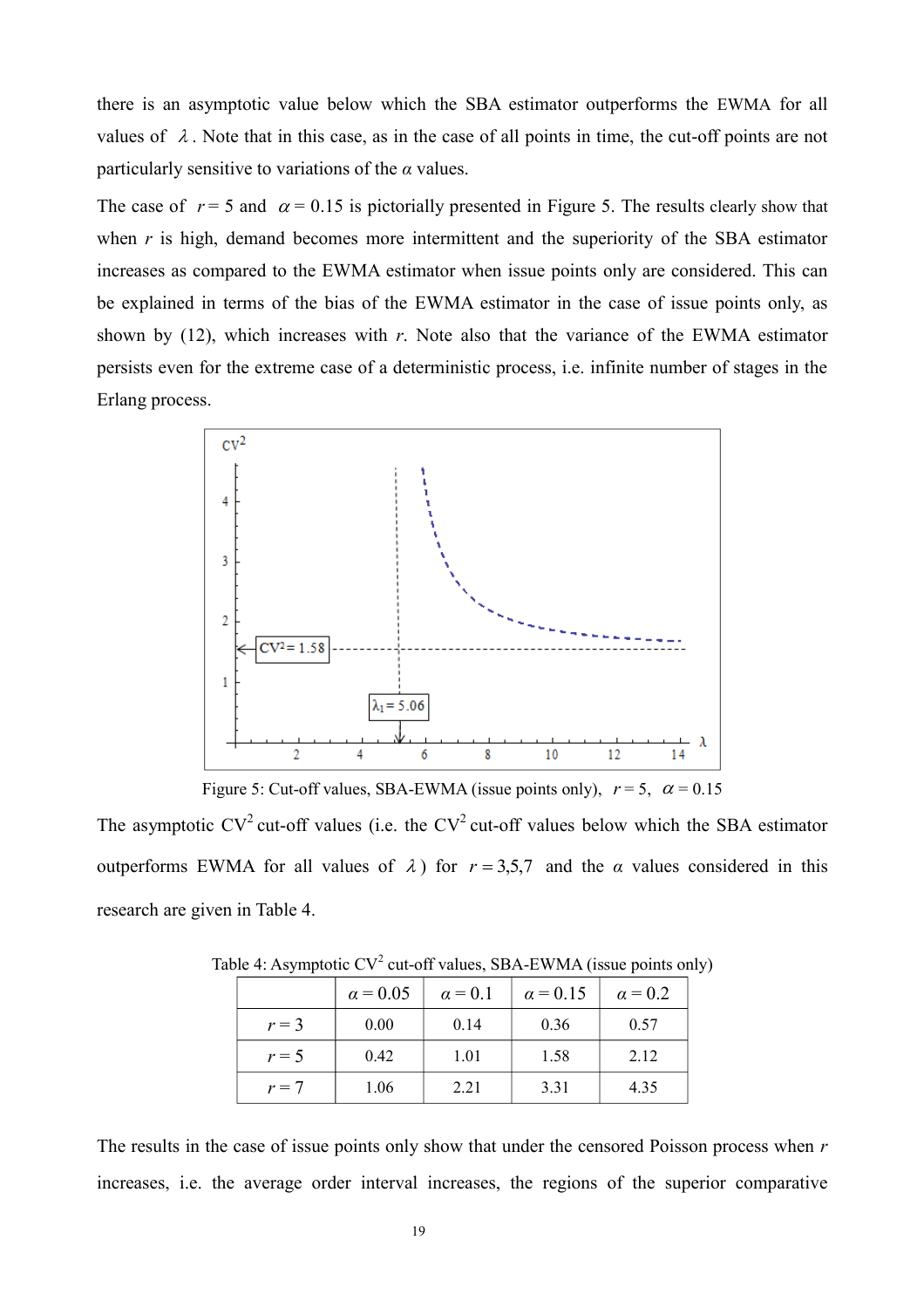performance of SBA and EWMA can be approximated by a simple 4-quadrants solution that is easy to operationalise. This result resembles previously suggested solutions for the Bernoulli case. A censored Poisson process, considering issue points only and for high degrees of intermittence, tends toward the discrete case of the Bernoulli process.

#### **4.3 Operationalisation of the rules**

The analysis conducted in sections 4.1 and 4.2 for the case of all points in time and issue points only, respectively, leads naturally to the development of demand classification solutions to be used for forecasting purposes.

For inventory systems operating under a periodic review (all points in time) and for a particular degree of determinism inherent in the system, the rate of transaction occurrence is a useful classification criterion to distinguish between intermittent and non-intermittent demand. This is natural and in line with previous findings under the assumption of a Bernoulli arrival process. The analysis indicates the degree of intermittence that signifies a difference in the performance of estimators built for sporadic demand (SBA) and methods developed for fast demand items (EWMA). The variability associated with the order sizes also has an explanatory power with respect to performance differences but much less so, and in a way that is difficult to capture in simple operational rules.

It seems plausible at this stage to experiment with the accuracy loss resulting from categorizing demand based on the transaction rate only, i.e. not considering the  $CV^2$  as a classification parameter. Operational considerations (e.g., ease of application, and communication of a solution to practitioners) and intuitive appeal suggest that a classification solution consisting only of the transaction rate may be preferable, as long as the forecast accuracy losses resulting from such an approximate solution are not 'considerable'. An additional justification for such an approach is the fact that the cut-off points presented here are anyway the result of an approximate rather than exact analysis.

We present below the accuracy losses resulting from categorizing demand based on the  $\lambda_1$ values only. We analyse the effect of allocating the range  $\lambda_1 < \lambda \leq \lambda_2$  to EWMA, when clearly performance in this area is a function of the  $CV^2$  and either estimator could perform better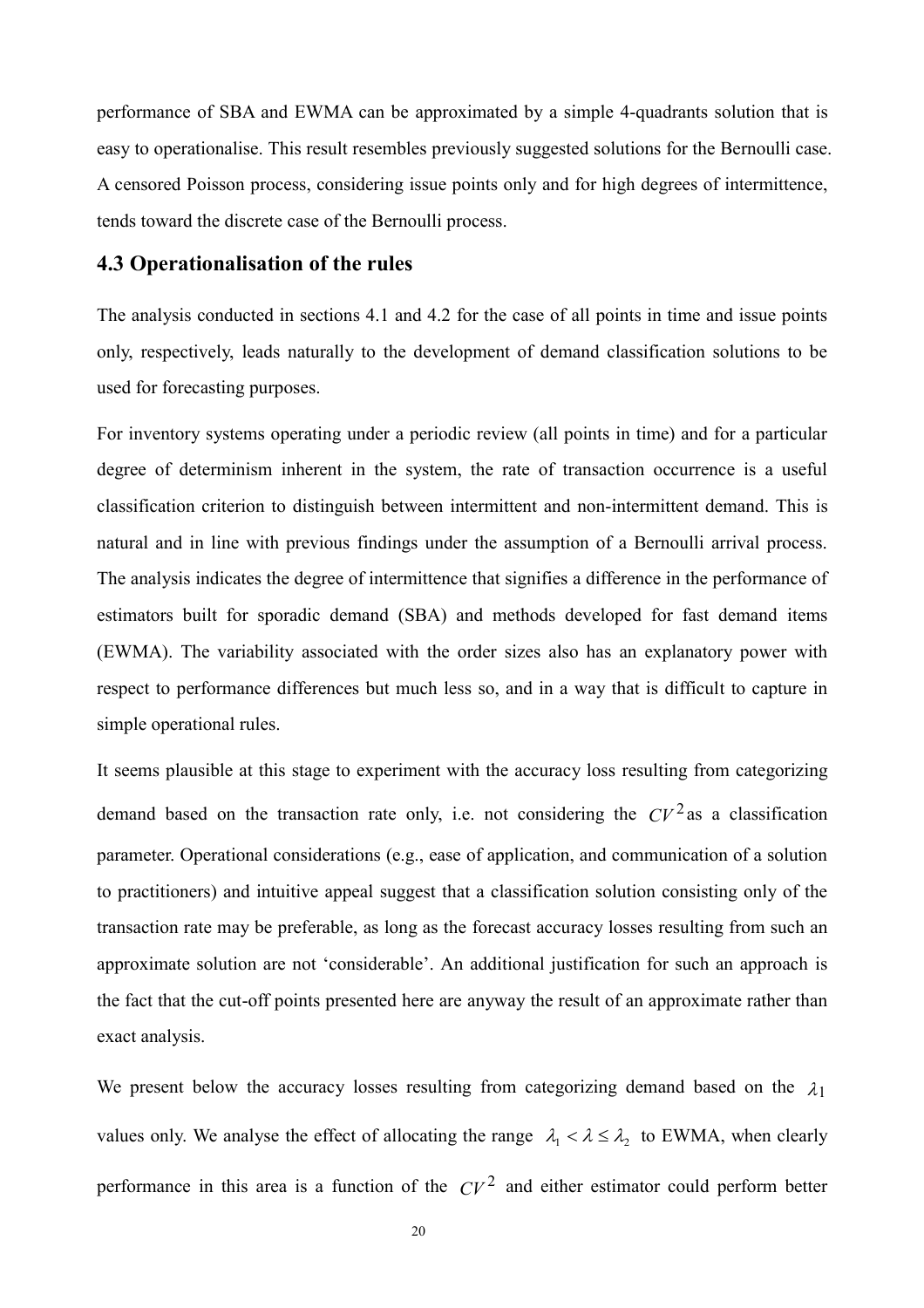depending on the control parameter combinations. To do so, in Table 5 we report for  $\lambda = (\lambda_1 + \lambda_2)/2$ , the MSE percentage error ( $(MSE_{EWMA-ALL} - MSE_{SBA})$  *MSE<sub>SBA</sub>*) resulting from the sole consideration of the EWMA for  $CV^2$  values between 0 and  $f_1(\lambda)$ .

|         | $\alpha$ = 0.05 | $\alpha = 0.1$ | $\alpha$ = 0.15 | $\alpha = 0.2$ |
|---------|-----------------|----------------|-----------------|----------------|
| $r=1$   | 2.61%           | 4.39%          | 5.48%           | 6.06%          |
| $r=2$   | 2.99%           | 3.46%          | 3.81%           | 4.06%          |
| $r = 3$ | $3.11\%$        | 3.28%          | 3.41%           | 3.51%          |
| $r = 5$ | 3.02%           | 3.05%          | 3.07%           | 3.08%          |
| $r=7$   | 2.89%           | 2.89%          | 2.89%           | 2.89%          |

Table 5: Accuracy loss resulting from the introduction of a simple rule for periodic review systems

The results indicate that a classification solution based on the transaction rate only is a very good trade-off between operationalisation and accuracy, as the average error in the mid value of  $\lambda$  in  $[\lambda_1; \lambda_2]$  remains relatively low. The rate  $\lambda_1$  signifies the degree of transaction occurrence, below which  $(\le)$  SBA should be used, and above which  $(\ge)$  the EWMA should be the preferred estimator. It should also be noted that, based on the values of  $\lambda$  for which the LHS of (29) is positive, the expression of the cut-off value  $\lambda_1$  can be easily computed for any values of *r* and  $\alpha$ as follows:

$$
\lambda_1 = r + \frac{\alpha}{(2 - \alpha)}\tag{32}
$$

The exclusion of the  $CV^2$  from the classification solution is not in accordance with previous research, under the assumption of a Bernoulli process (Syntetos et al. 2005). However, it does explain (partly at least) the inconclusive results reached by Boylan et al. (2008) on the empirical validity and utility of the  $CV^2$  as a classification parameter when analyzing the performance of an inventory control software package on about 16,000 intermittent demand SKUs.

The suggested  $\lambda_1$  values may not be exact (by definition due to the approximate nature of our analysis) but they would constitute a very good starting point for experimentation in a real world system. In the Bernoulli case, Boylan et al. (2008) showed the insensitivity of empirical performance to the exact cut-off value of the inter-demand interval in the range 1.2 - 1.9 periods.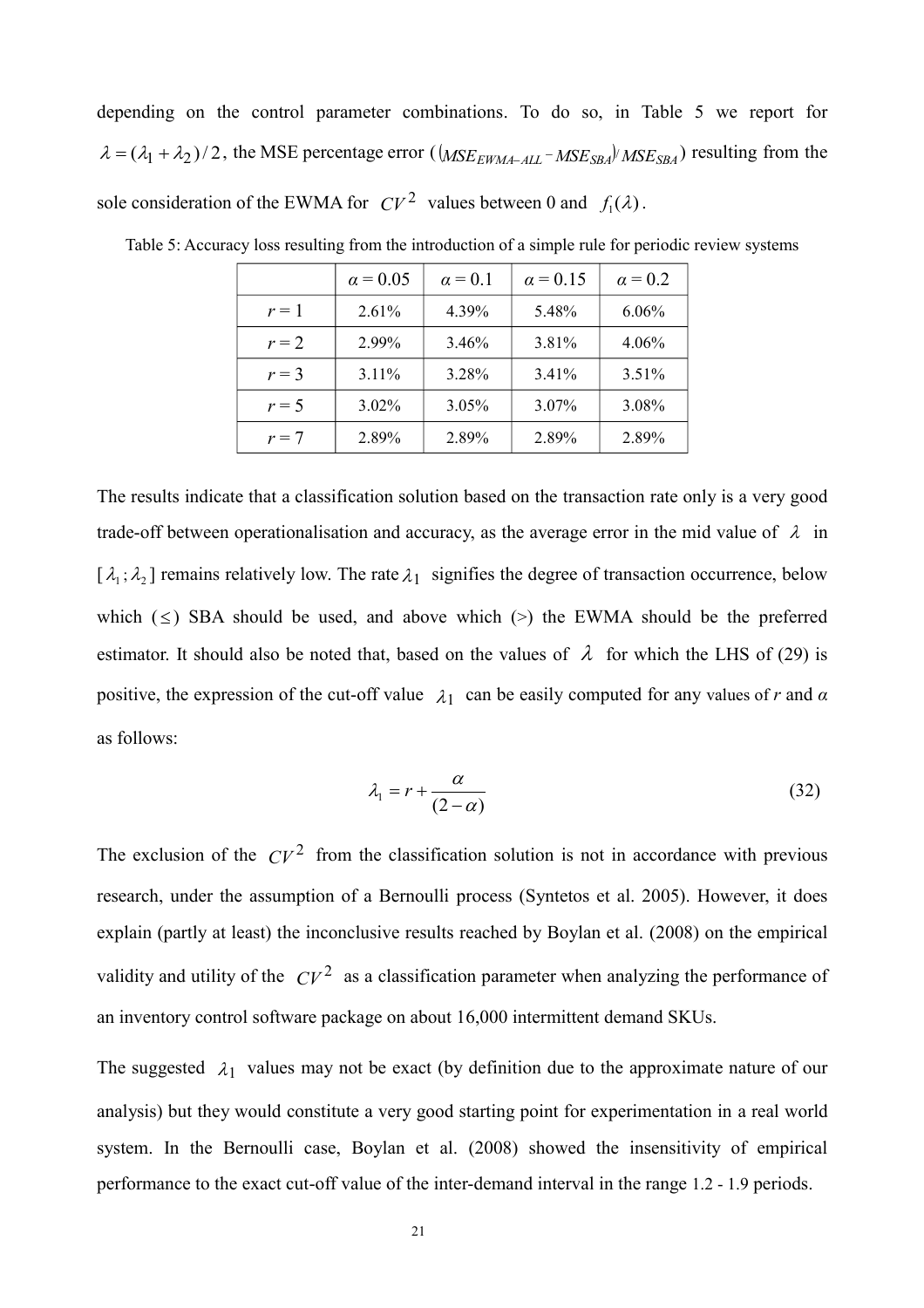In the case of issue points only, an operationalised classification solution would take the form of schemes previously developed under the Bernoulli case. We analyse the accuracy loss resulting from the introduction of a simple 4-quadrant classification solution where the top right quadrant is allocated to the EWMA. To do so, in Table 6 we report for  $r \le 2$  and  $\lambda = (\lambda_1 + \lambda_2)/2$ , the average MSE percentage error ( $(MSE_{EWMA-ISSUE} - MSE_{SBA})$  *MSE<sub>SBA</sub>*) resulting from the sole consideration of the EWMA for  $CV^2$  values between 0 and  $f_1(\lambda)$ . For  $r \ge 3$ , we report for  $\lambda = (\lambda_1 + \lambda_2)/2$  the average MSE percentage error resulting from the sole consideration of the EWMA for  $CV^2$  values between the asymptotic value of  $CV^2$  and  $f_1(\lambda)$ . However, the value of  $\lambda_2$  is determined here by fixing a 'reasonable' maximum value of  $\lambda$  such that the average demand arrival is  $\lambda/r = 5$ . The results in Table 6 indicate that the simple 4-quadrant classification is a good trade-off between operationalisation and accuracy, as the average error is relatively low.

|         | $\alpha$ = 0.05 | $\alpha = 0.1$ | $\alpha$ = 0.15 | $\alpha$ = 0.2 |
|---------|-----------------|----------------|-----------------|----------------|
| $r=1$   | 1.35%           | 2.20%          | 2.63%           | 2.68%          |
| $r=2$   | 1.76%           | 1.23%          | 0.81%           | 0.46%          |
| $r = 3$ | 1.20%           | 0.15%          | $0.42\%$        | 0.79%          |
| $r = 5$ | $0.34\%$        | 0.28%          | 0.14%           | $0.04\%$       |
| $r=7$   | 1.70%           | 2.17%          | $2.11\%$        | 1.76%          |

Table 6: Accuracy loss resulting from the introduction of a simple rule for continuous review systems

Note also that the cut-off value  $\lambda_1$  and the asymptotic cut-off value  $CV^2$  can be easily calculated for any values of  $r$  and  $\alpha$  as follows:

$$
\lambda_1 = \frac{(1-\alpha)^2 \left[r(2-\alpha)+\alpha\right] + \sqrt{\left[(1-\alpha)^2 \left[r(2-\alpha)+\alpha\right]\right]^2 + 4(2-\alpha) \left[r\alpha(2-\alpha)\left[r(2-\alpha)+\alpha\right]\right]}}{2(2-\alpha)}\tag{33}
$$

$$
CV^{2} = \frac{\frac{\alpha}{4} - \frac{1}{r^{3}} \left( 1 - \frac{\alpha}{r(2-\alpha) + \alpha} \right)^{2} \left( \frac{1}{2-\alpha} - \frac{1}{r} \frac{4\alpha^{2}}{1 - (1-\alpha)^{3}} + \frac{r+2}{r^{2}} \frac{3\alpha^{3}}{1 - (1-\alpha)^{4}} \right)}{\frac{1}{r^{2}} \left( 1 - \frac{\alpha}{r(2-\alpha) + \alpha} \right)^{2} \left( \frac{1}{2-\alpha} + \frac{1}{r} \frac{\alpha}{(2-\alpha)^{2}} \right)}
$$
(34)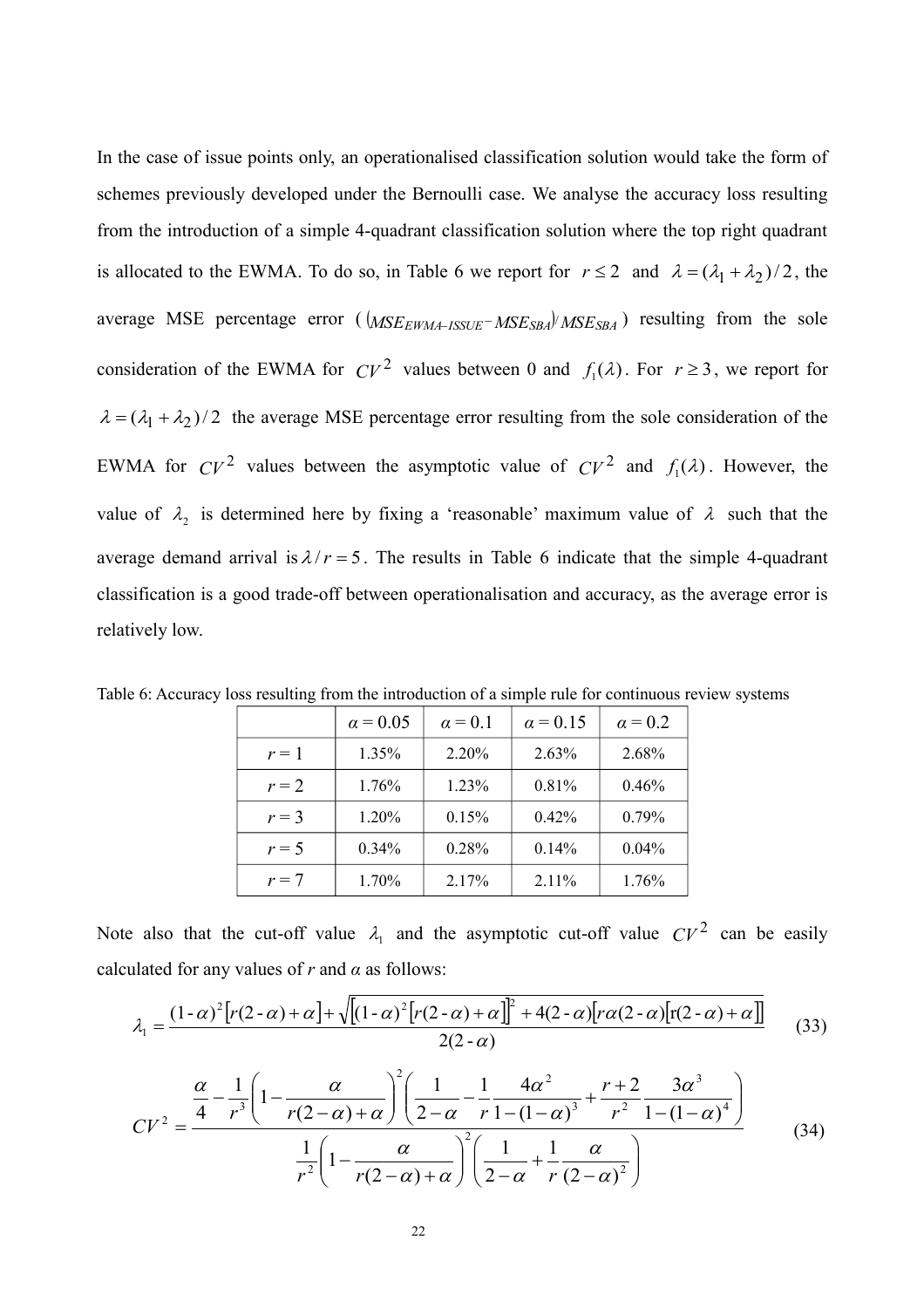We close this Section with an indication of how large the MSE percentage reductions resulting from the choice of the right method may be in cases other than the borderline ones discussed above. We present two graphs where we show the MSE percentage reductions resulting from using the 'correct' estimator (either SBA or EWMA) as opposed to the alternative. We fix  $\mu$ ,  $\sigma$  and *r* and we show, for all points in time, the (MSE<sub>EWMA</sub> - MSE<sub>SBA</sub>) / MSE<sub>EWMA</sub> for 5 values of  $\lambda$  on the left hand side of  $\lambda_1$ ; similarly we show the (MSE<sub>SBA</sub> - MSE<sub>EWMA</sub>) / MSE<sub>SBA</sub> for another 5 values of  $\lambda$  on the right hand side of  $\lambda_1$ . We do the same for the case of issue points only distinguishing between the two demand categories through the choice of appropriate  $\lambda$ values. More extensive results are included in *Appendix C* presented as part of our electronic companion.



Figure 6. MSE percentage reductions resulting from the choice of the right estimator (SBA, EWMA):  $r = 1, \mu = 1, \sigma = 2, \alpha = 0.15$ 

The percentage differences are considerable, especially for  $\lambda$  values much higher or lower than the cut-off value  $\lambda_1$ . Some (moderately) negative MSE percentage reductions appear only, as expected, for  $\lambda$  values closely positioned to the  $\lambda_1$  value, i.e. in the disputed areas, the case of which has been discussed in detail in this section.

## **5. IMPLICATIONS AND CONCLUSION**

Henry L. Hinton, Jr, Assistant Comptroller General, National Security and International Affairs Division (GAO 1999) stated: "*Our work continues to show weaknesses in DOD's inventory management practices that are detrimental to the economy*, p. 1". Thirteen years later only minor improvements were reported (GAO 2012) and public announcements on the poor management of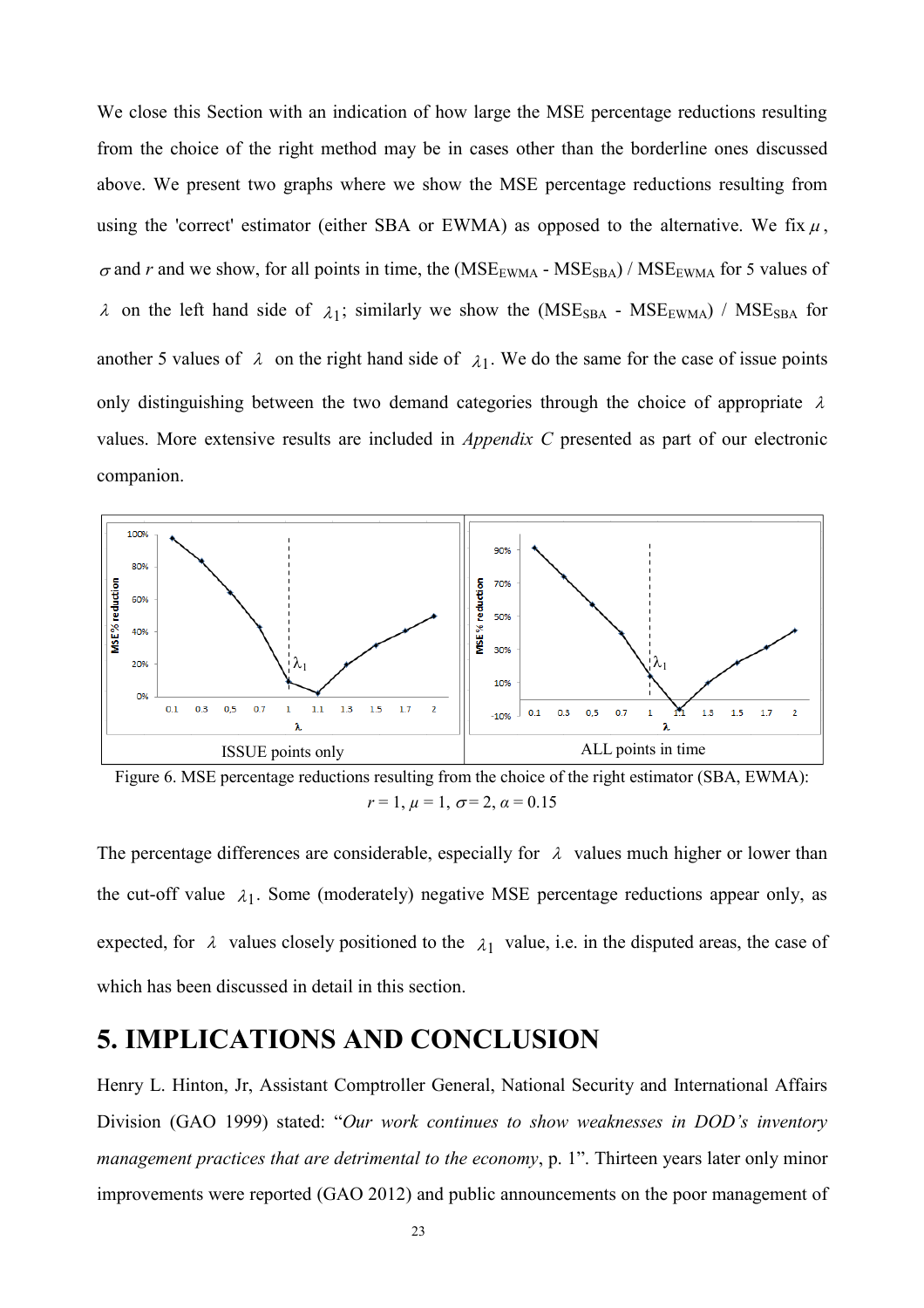defense inventories and the resulting detrimental impacts on the economy constitute a recurring issue in the news (e.g., BBC 2013). Similarly, the expansion of the after-sales industry and the increasing importance of commercial service operations have not been reflected in the development of ERP and supply chain software packages the functionality of which has often been judged to be inadequate. New scientific research is currently required to inform the inventory improvement programs in the after sales and MRO (Maintenance, Repair and Overhaul) environment and military sector. Service parts are characterized by intermittent demand and any inventory research in this area would also have direct implications for the slower moving (*C*) items in any industrial setting.

Previous work in the area of intermittent demand forecasting was developed upon the assumption of memory-less demand processes (Bernoulli and Poisson). Herniter (1970) noted that an individual's inter-demand pattern is random only if the probability of purchasing in any time interval of given length is constant. Clearly this assumption may not be sustained in a spare parts context or in a more general consumer behavior sense. In the former case, from a reliability engineering perspective, non memory-less distributions may naturally drive demand. In the latter case, a plethora of real world factors such as the very composition of markets, correlation amongst requests etc also signify a departure from the memory-less assumption.

In this work we assumed that demand is driven by a censored Poisson process (that contains Poisson as a special case) resulting in Erlang distributed inter-demand times. The statistical properties of three plausible demand estimators (EWMA, Croston and SBA) were analyzed and a comparison of their theoretical performances resulted in the proposition of some classification solutions that may be used for the purpose of managing the forecasting task.

Demand categorization has received very limited attention in the academic literature despite its importance for many inventory management computerized applications. Managers typically rely upon ad hoc classification rules both with regards to the criteria being used and the cut-off values assigned to them. However, the analysis conducted here suggests conclusively that the degree of intermittence and, in certain cases, the variability associated with the order sizes, are useful classification parameters; both criteria do not only have intuitive appeal but they are also associated with strong theoretical support. Simple classification schemes were presented, easy enough to apply directly in real world inventory control systems, and theoretically-derived cut-off values were proposed that would enable inventory managers to put our propositions in practice.

24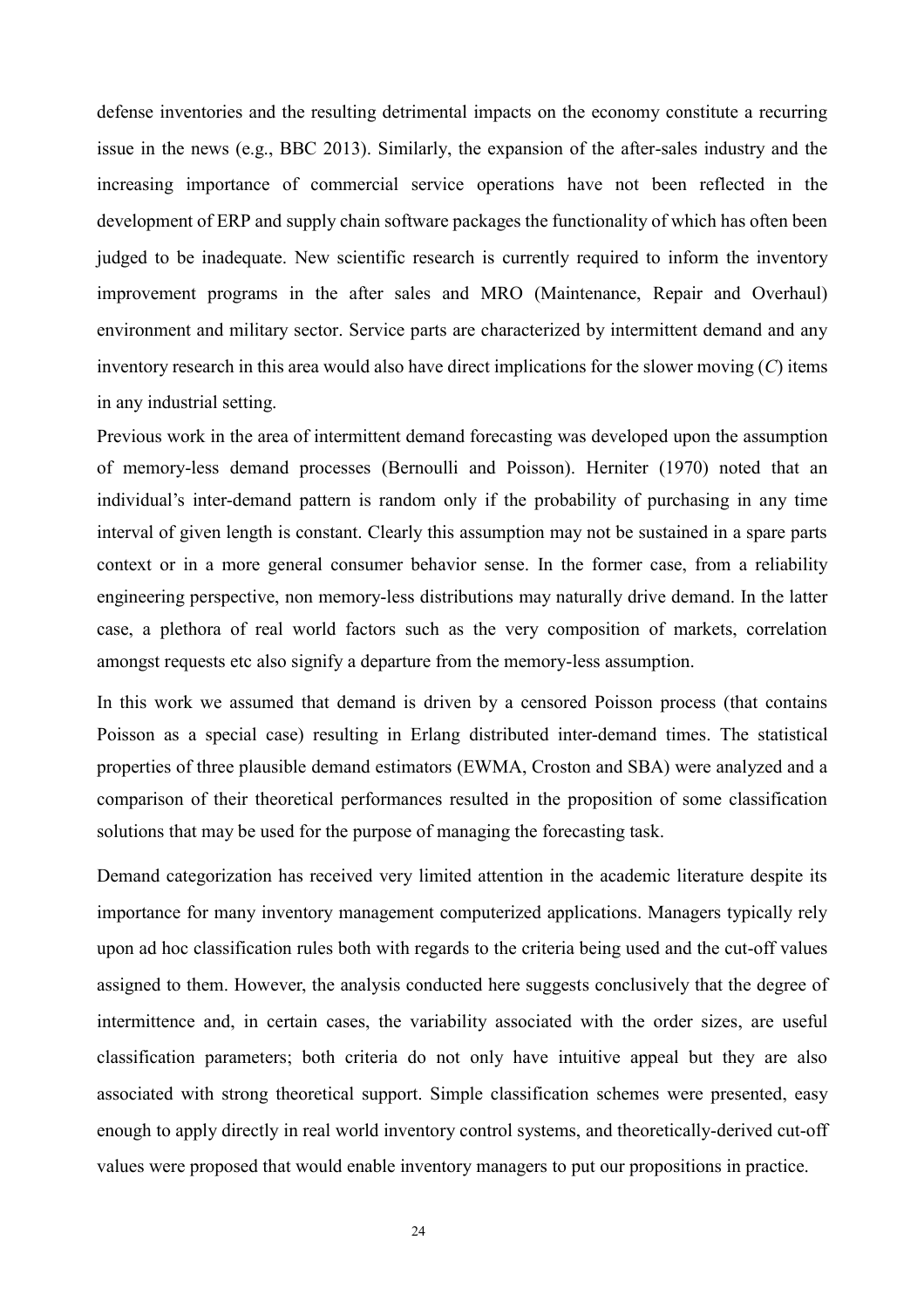The results demonstrate the lack of sensitivity of the arrival rate  $\lambda$  cut-off points proposed to the smoothing constant value being used. For re-order level (continuous review) systems the  $CV^2$ cut-off points do show some sensitivity though to the  $\alpha$  value. The degree of determinism inherent in the system appears also to affect considerably the comparative performance of forecasting methods. As the number of stages in the Erlang process increases the comparative performance of SBA versus EWMA improves. This is due to the variance inherent in the EWMA estimator which is present even under a deterministic process. Moreover, in the case of issue points only, this is amplified by the positive bias associated with the EWMA estimator. In contrast, the SBA estimator is approximately unbiased and its variance tends towards zero for high values of *r*. In real world applications, simulation with empirical data could lead to the determination of the appropriate *r* value.

This paper advances knowledge in the area of intermittent demand forecasting by relaxing one very important assumption made in previous theoretical studies that related to a memory-less demand process. However, much more needs to be done with regards to the remaining assumptions in the model formulation which admittedly are as important as the one discussed above for demand estimation purposes. The independence assumption underlying all the work presented here (but also most other major contributions in this area) is a key one to be challenged to enable further important developments.

Regardless, the findings of this paper are of a great value to complement the growing body of the inventory control literature that has been developed upon the assumption of a censored Poisson demand process (see, for example, Larsen et al. 2008, Larsen and Thorstenson 2008).

The theoretical case for the Erlang inter-order interval distribution, for an individual consumer, is sound. However, it should be noted that Erlang inter-order intervals at the individual consumer level do not necessarily lead to Erlang purchases at the total consumer/customer level. That is, theoretically at least, the order intervals experienced by a stockist may not be Erlang distributed. Nevertheless, empirical arguments do support this assumption which appears to be intuitively appealing. The empirical validation of the results presented here is a natural next step of research.

## **Notes**

Note 1 DOD defines secondary inventory items to include reparable components, subsystems, and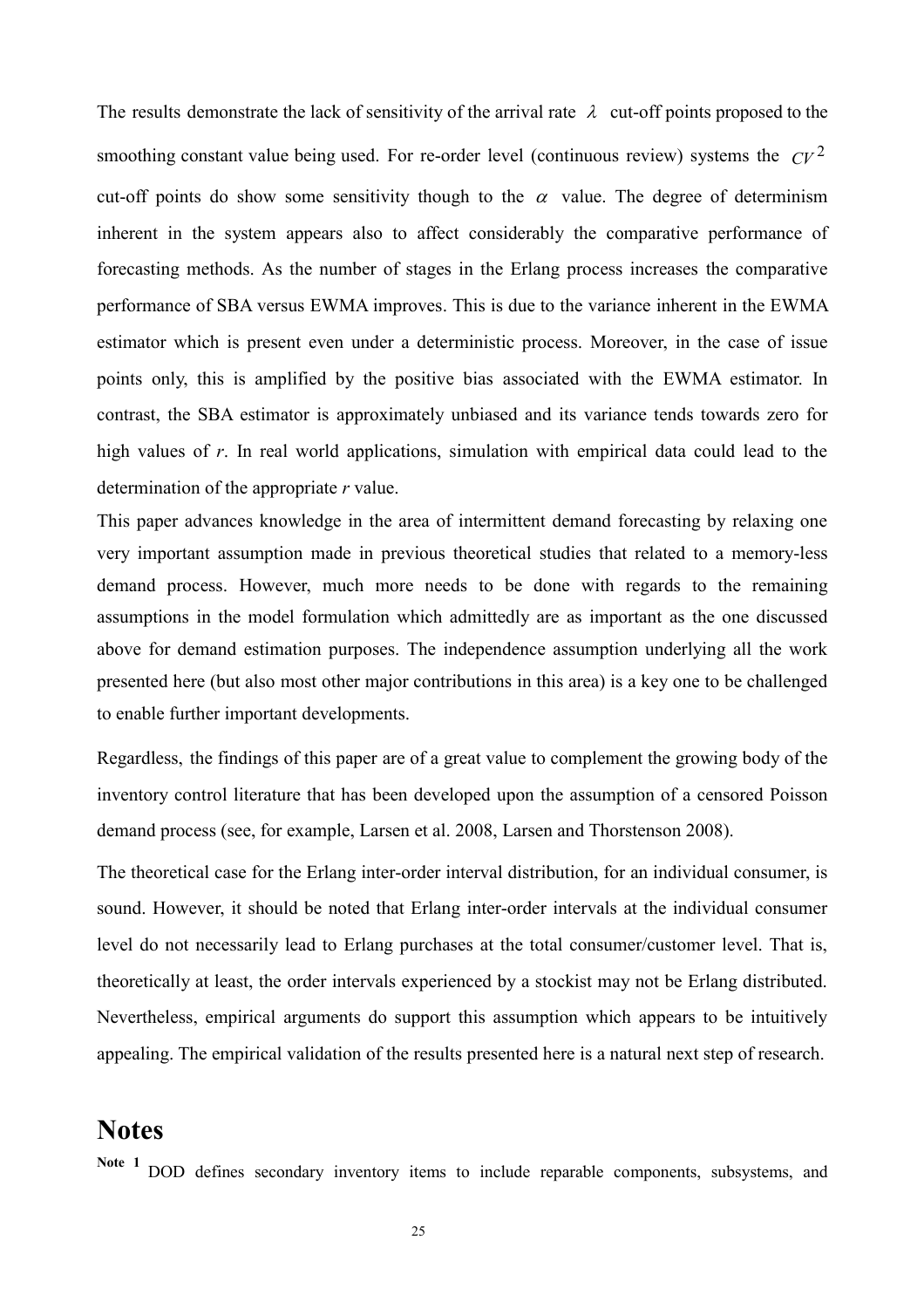assemblies other than major end items (e.g., ships & aircrafts), consumable repair parts, bulk items, subsistence, and expendable end items.

Note 2 A practical inventory management application in the defense sector is described by Scala et al. (2013). Relevant studies demonstrate the tremendous scope for improving the control of defense inventories.

Note <sup>3</sup> In continuous review inventory control it is only necessary to consider making replenishment decisions just after a demand has occurred. This is true for Poisson processes, where the time between demands is exponentially distributed, and hence the demand process is associated with the memory-less property from which the above fact follows. However, for renewal demand processes, including the Erlang arrival processes studied in this paper, this is no longer true, in general. Rather, for these processes the passage of time itself may carry information about the demand process. Thus, it may be optimal that a certain time span should trigger a replenishment order, even if a demand has not occurred. Therefore, an order may not only be triggered by a change in the inventory position (defined in the usual way). Heuristically, and for practical purposes, replenishment orders may, of course, be allowed only at the time instances just after a demand has occurred (or at predetermined time intervals, as in a periodic review system). This issue has important implications for the kind of information that is useful for inventory control purposes but is not further pursued in this study.

**Note 4** SKU classification for forecasting purposes typically works in the opposite way. That is, ad hoc

classification rules are being used to separate SKUs into categories, followed by the specification of a forecasting method for each of the categories. But if the purpose of classification is the selection of forecasting methods, then it makes more sense to compare directly possible estimators and then categorize demand based on regions of superior forecast performance.

Note 5 The calculation of  $\theta_r$  for high values of *r* results in complex numbers. As the imaginary part of these numbers is negligible, only the real part is considered in the numerical calculations conducted in this paper.

## **Acknowledgements**

We would like to thank the three anonymous referees for their comments that greatly helped to improve the

content of our paper and its presentation.

## **References**

Altay, N., L.A. Litteral. 2011. Service parts management: demand forecasting and inventory control (Handbook), Springer-Verlag, New York.

Axsäter, S. 2006. Inventory control, Springer, New York.

- Bartezzaghi, E., R. Verganti, G. Zotteri. 1999. A simulation framework for forecasting uncertain lumpy demand, International Journal of Production Economics, 59 (1-3), 499-510.
- BBC (British Broadcasting Corporation). 2013. Communication available at: <http://www.bbc.co.uk/news/uk-politics-21608747>(February 28).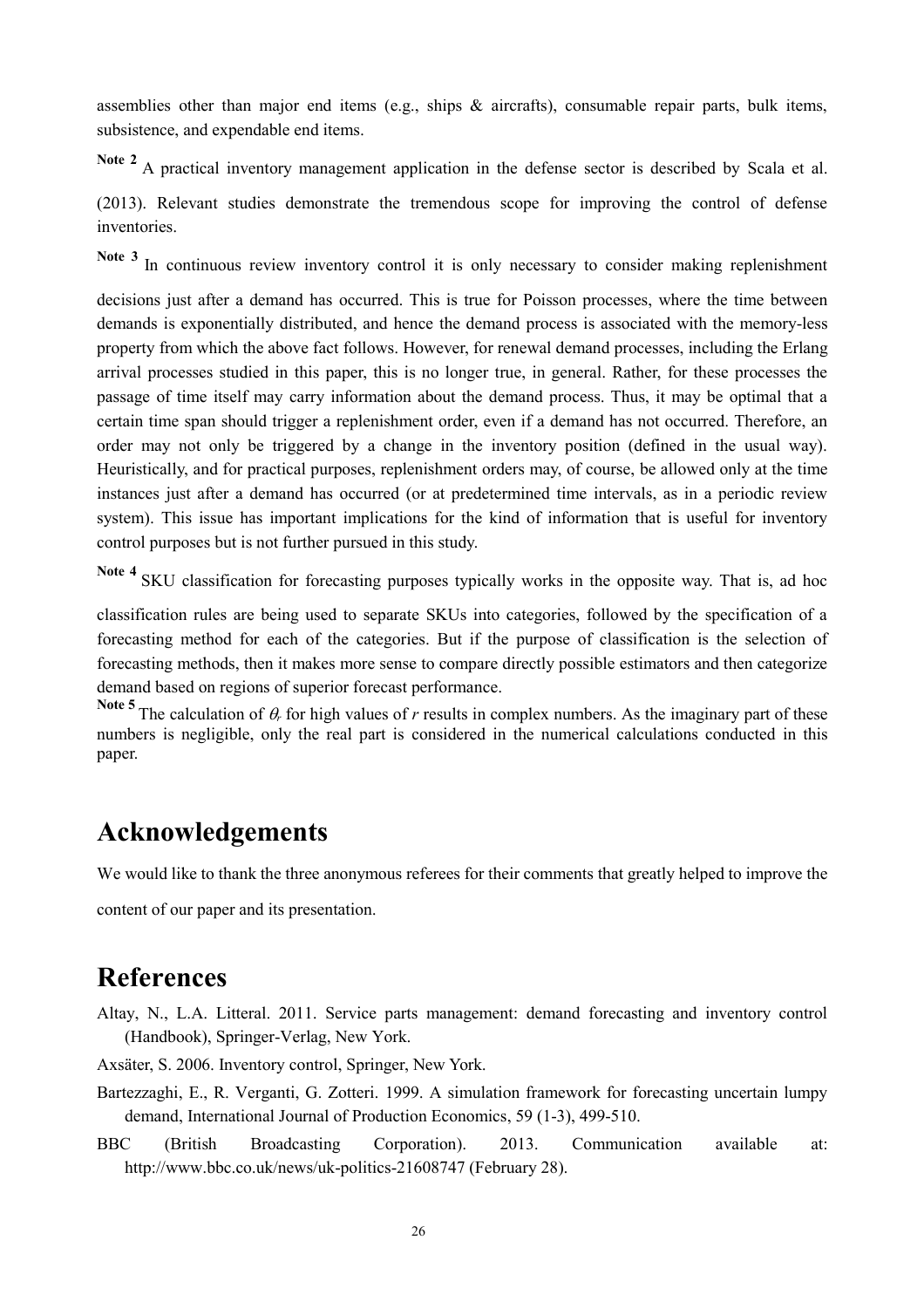- Boylan, J.E., A.A. Syntetos. 2010. Spare parts management: a review of forecasting research and extensions, IMA Journal of Management Mathematics, 21 (3), 227-237.
- Boylan, J.E., A.A. Syntetos, G.C. Karakostas. 2008. Classification for forecasting and stock control: A case study, Journal of the Operational Research Society, 59 (4), 473-481.
- Brown, R.G. 1959. Statistical forecasting for inventory control, McGraw-Hill, New York.
- Brown, R.G. 1963. Smoothing, forecasting and prediction of discrete time series, Prentice- Hall, Englewood Cliffs, New Jersey.
- Burgin, T.A., A.R. Wild. 1967. Stock control experience and usable theory, Operational Research Quarterly, 18 (1), 35-52.
- Chatfield, C., G.J. Goodhardt. 1973. A consumer purchasing model with Erlang inter-purchase times, Journal of the American Statistical Association, 40 (344), 828-835.
- Chew, E.P., L.A. Johnson. 2006. Service levels in distribution systems with random customer order size, Naval Research Logistics, 42 (1), 39-56.
- Cox, D.R. 1962. Renewal theory, Chapman and Hall, London.
- Croston, J.D. 1972. Forecasting and stock control for intermittent demands, Operational Research Quarterly 23 (3), 289-303.
- Dawson, P. 2013. Managing Director, DBO Services [\(http://www.dboservices.com/\)](http://www.dboservices.com/). Private communications to the corresponding author.
- Deloitte. 2006. The service revolution in global manufacturing industries. New York: Deloitte Research, 2006. Available at: [http://www.apec.org.au/docs/2011-11\\_training/deloitte2006.pdf](http://www.apec.org.au/docs/2011-11_training/deloitte2006.pdf)
- DMO (Defence Materiel Organisation). 2010. Australian Government, Department of Defence, Fact Sheet, Available at: [http://www.defence.gov.au/dmo/asr/ss/Fact\\_sheet\\_Feb10.pdf](http://www.defence.gov.au/dmo/asr/ss/Fact_sheet_Feb10.pdf)
- Eaves, A.H.C., B.G. Kingsman. 2004. Forecasting for the ordering and stockholding of spare parts, Journal of the Operational Research Society, 55 (4), 431-437.
- Fildes, R., K. Nikolopoulos, S. Crone, A.A. Syntetos. 2008. Forecasting and operational research: A review, Journal of the Operational Research Society, 59 (9), 1150-1172.
- GAO (United States General Accounting Office). 1999. Defense inventory: continuing challenges in managing inventories and avoiding adverse operational effects, GAO/T-NSIAD-99-83, Washington, D.C., February 25. Available at[: http://www.gao.gov/products/GAO/T-NSIAD-99-83](http://www.gao.gov/products/GAO/T-NSIAD-99-83)
- GAO (United States General Accounting Office). 2011. DOD's inventory management improvement plan, GAO-11-240R, Washington, D.C., Jan.07. Available at:<http://www.gao.gov/products/GAO-11-240R>
- GAO (United States General Accounting Office). 2012. Defense inventory: actions underway to implement improvement plan, but steps needed to enhance effort, GAO-12-493, Washington, D.C., May 03. Available at:<http://www.gao.gov/products/GAO-12-493>
- Gardner, E.S., Jr. 2011. Forecasting for operations, Keynote, International Symposium on Forecasting (ISF), Prague, Czech Republic.
- Ghobbar, A.A. and C.H. Friend. 2002. Sources of intermittent demand for aircraft spare parts within airline operations, Journal of Air Transport Management, 8 (4), 221-231.
- Graves, S.C. 1999. A single-item inventory model for a nonstationary demand process, Manufacturing and Service Operations Management, 1 (1), 50-61.
- Herniter, J.D. 1970. Probabilistic market models of purchase timing and brand selection, Working Paper, Marketing Science Institute, Cambridge, Mass.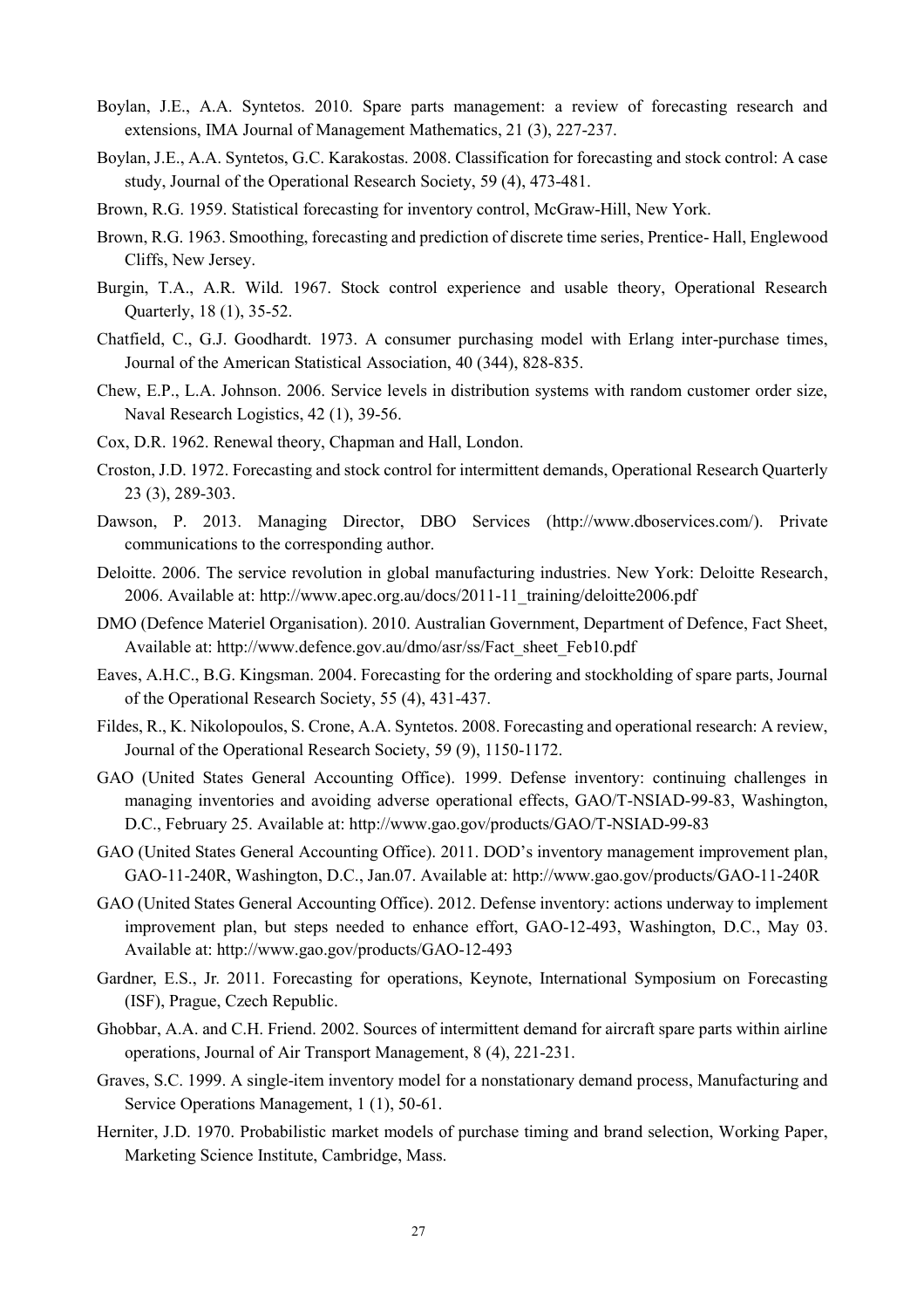- Johnston, F.R., J.E. Boylan. 1996. Forecasting for items with intermittent demand, Journal of the Operational Research Society, 47 (1), 113–121.
- Johnston, F.R., J.E. Boylan, E.A. Shale. 2003. An examination of the size of orders from customers, their characterization and the implications for inventory control of slow moving items, Journal of the Operational Research Society, 54 (8), 833-837.
- Larivière, M.A., J.A. van Mieghem. 2004. Strategically seeking service: How competition can generate Poisson arrivals, Manufacturing and Service Operations Management, 6 (1), 23-40.
- Larsen, C. 2008. A note on Poisson and Erlang processes, Working paper, Cluster of Operational Research and Logistics (CORAL), Department of Economics and Business, Aarhus University, Denmark.
- Larsen, C., H.G. Seiding, C. Teller, A. Thorstenson. 2008. An inventory control project in a major Danish company using compound renewal demand models, IMA Journal of Management Mathematics, 19 (2), 145-162.
- Larsen, C., A. Thorstenson. 2008. A comparison between the order and the volume fill rate for a base-stock inventory control system under a compound renewal demand process, Journal of the Operational Research Society, 59 (6), 798-804.
- Morse, A. 2012. Ministry of defence: managing the defence inventory, National Audit Office (NAO), UK, 2012. Available at:<http://www.nao.org.uk/report/managing-the-defence-inventory/>
- Regattieri, A., M. Gamberi, R. Gamberini, R. Manzini. 2005. Managing lumpy demand for aicraft spaare parts, Journal of Air Transport Management, 11 (6), 426-431.
- Ross, S.M. 1996. Stochastic Processes (2nd ed.), John Wiley & Sons, Inc, New York.
- Scala, N.M., J. Rajgopal, K.L.S. Needy. 2013. A base stock inventory management system for intermittent spare parts, Military Operations Research, 18 (3), 63-77.
- Scala, N.M., J. Rajgopal, K.L.S. Needy. 2014. Managing nuclear spare parts inventories: A data driven methodology, IEEE Transactions on Engineering Management, 61 (1), 28-37.
- Shale, E.A., J.E. Boylan, F.R. Johnston. 2006. Forecasting for intermittent demand: the estimation of an unbiased average, Journal of the Operational Research Society, 57 (5), 588-592.
- Smith M.A.J., R. Dekker. 1997. On the  $(S 1, S)$  stock model for renewal demand processes, Probability in the Engineering and Informational Sciences, 11, 375-386.
- Strijbosch, L.W.G., R.M.J. Heuts, E.H.M. van der Schoot. 2000. A combined forecast-inventory control procedure for spare parts, Journal of the Operational Research Society, 51 (10), 1184-1192.
- Syntetos, A.A., M.Z. Babai, Y. Dallery, R. Teunter. 2009a. Periodic control of intermittent demand items: Theory and empirical analysis, Journal of the Operational Research Society, 60 (5), 611-618.
- Syntetos, A.A., M.Z. Babai, E.S. Gardner Jr. 2014. Forecasting intermittent inventory demands: Parametric methods VS. Bootstrapping, Journal of Business Research, in press.
- Syntetos, A.A., J.E. Boylan. 2001. On the bias of intermittent demand estimates, International Journal of Production Economics, 71 (1-3), 457-466.
- Syntetos A.A., J.E. Boylan. 2005. The Accuracy of intermittent demand estimates, International Journal of Forecasting, 21 (2), 303-314.
- Syntetos, A.A., J.E Boylan. 2006. On the stock-control performance of intermittent demand estimators, International Journal of Production Economics, 103 (1), 36-47.
- Syntetos, A.A., J.E. Boylan. 2010. On the Variance of Intermittent Demand Estimates, International Journal of Production Economics, 128 (2), 546-555.
- Syntetos, A.A., J.E. Boylan, J.D. Croston. 2005. On the categorization of demand patterns, Journal of the Operational Research Society, 56 (5), 495-503.